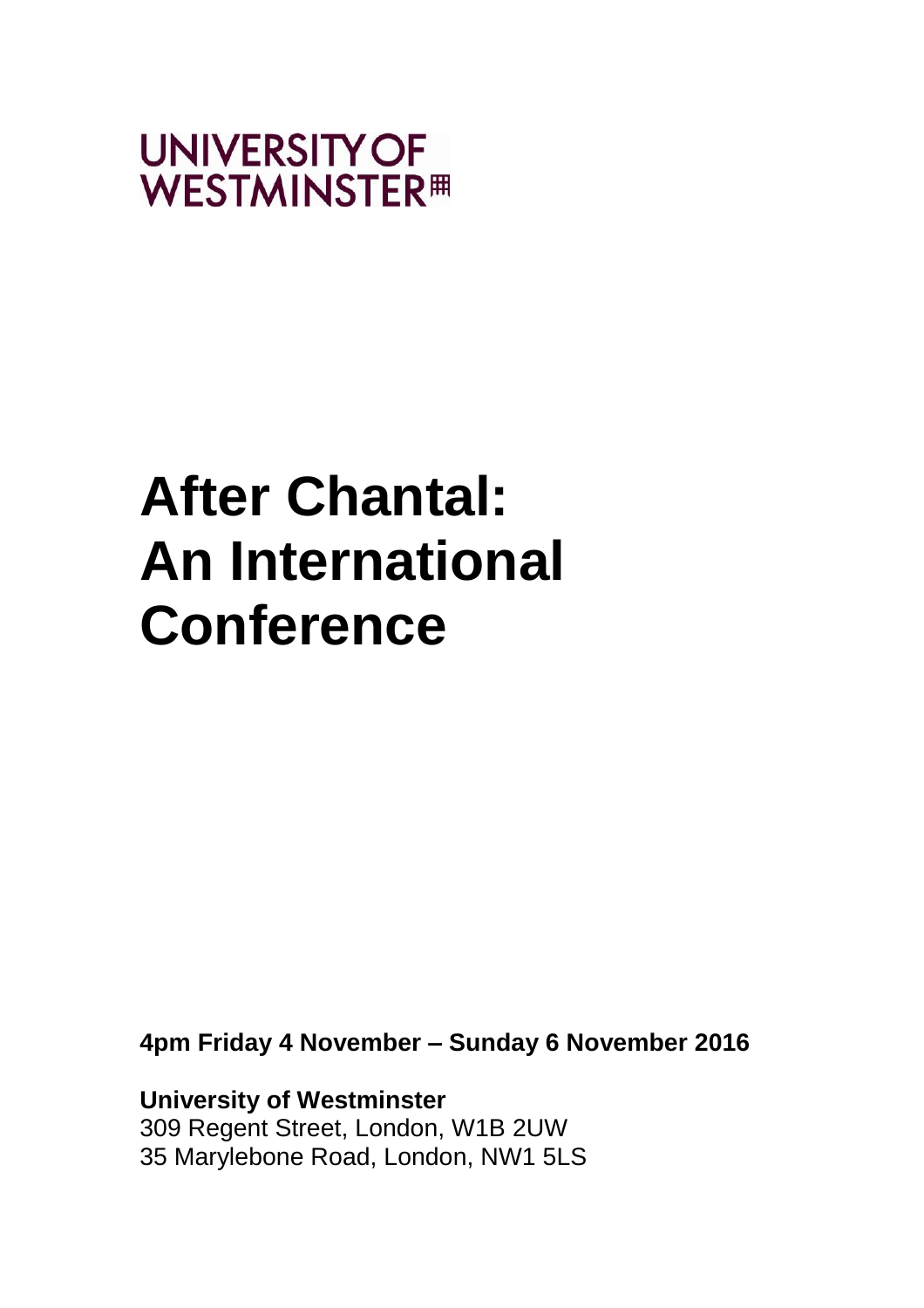

## **The Centre for Research and Education in Arts and Media (CREAM) celebrates and critically explores the work and legacy of Chantal Akerman.**

Akerman contributed greatly to challenging the perceptions of film and cinema. She is seen as a pioneer in embracing the gallery space as a filmmaker and she contributed to the expanded cinematic form, experimenting with reflexivity, cinematic time and the frame. She worked across countries, sites and cultures as well as pre-defined conceptual, epistemological and political categories. Her method of working was distinctive for its blurring of margins and crossing genres. She refused to be identified as any single 'type' of filmmaker, whilst contributing greatly to our contemporary understanding of film.

**After Chantal: An International Conference** marks the anniversary of the filmmaker's death and also of the UK's first retrospective exhibition of her installation work at Ambika P3, University of Westminster, which opened in October 2015.

Speakers will consider both how Akerman disrupted the polemics of art and cinema and the lasting effects of her work. Papers will address Akerman's work directly or explore her influence on other cultural forms, examining themes such as Fiction and Non-Fiction, Archetypes, the Nomadic, Sound, Installation, Theory and Legacy.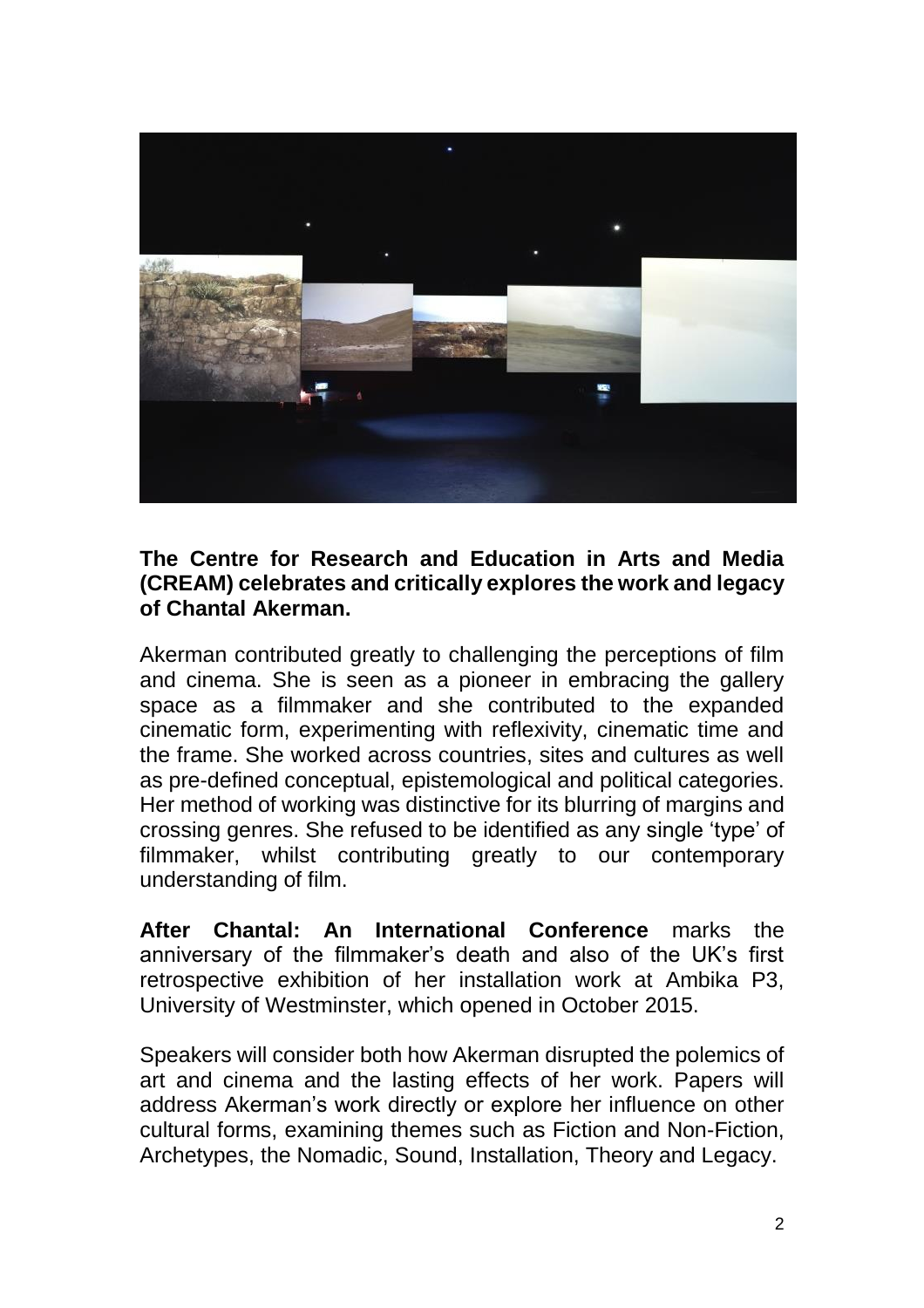# **After Chantal: An International Conference Programme**

# **Friday 4 November 2016**

## **Fyvie Hall, 309 Regent Street, London, W1B 2UW**

**\_\_\_\_\_\_\_\_\_\_\_\_\_\_\_\_\_\_\_\_\_\_\_\_\_\_\_\_\_\_\_\_\_\_\_\_\_\_\_\_\_\_\_\_\_\_\_\_\_\_\_\_\_\_\_\_\_\_\_\_\_\_**

**16.00 Registration** Tea and coffee

## **17.30 Welcome**

**Professor Kerstin Mey**, Pro Vice-Chancellor and Dean of Westminster School of Media, Arts and Design **Rosie Thomas**, Director of Centre for Research and Education in Arts and Media (CREAM), University of **Westminster** 

**Michael Mazière**, Reader in Film and Video, and Curator of Ambika P3, University of Westminster **Adam Roberts**, Filmmaker and Curator of *A Nos Amours*

## **Film screening**

*But Elsewhere is Always Better* (2016), 4 mins, Vivian **Ostrovsky** 

## **Keynote**

## **Professor Janet Bergstrom** (UCLA)

*Disappearance Stories in the Films of Chantal Akerman: The Captive, No Home Movie (and Others)*

**19.15 Drinks**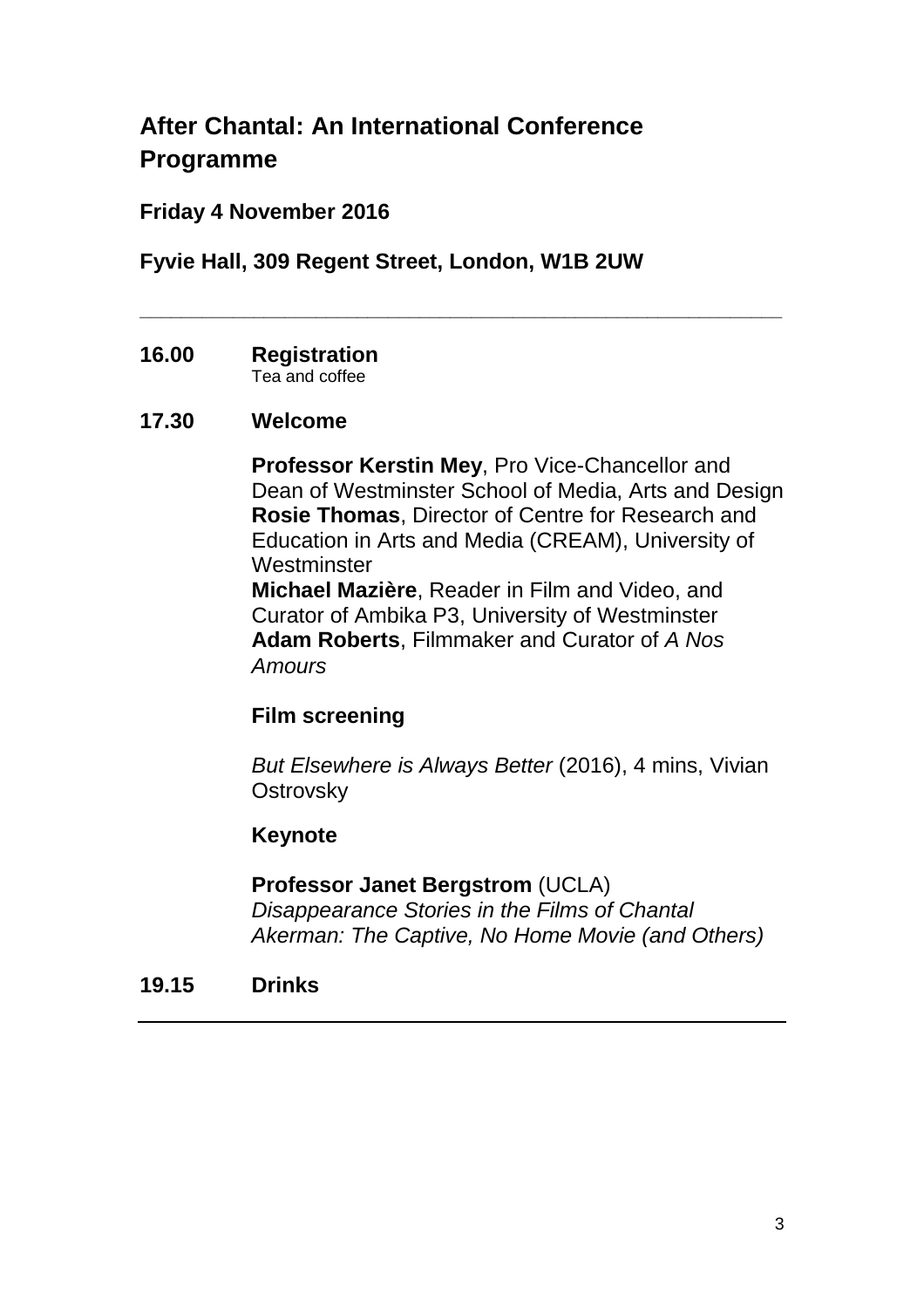## **Saturday 5 November 2016**

## **35 Marylebone Road, London, NW1 5LS**

| $09.30 - 0945$ | Late registration             |
|----------------|-------------------------------|
|                | Tea and coffee: Chiltern Hall |

## **09.45 – 11.30 Panel 1: Hogg Lecture Theatre**

## **Identities and Archetypes**

Chair: Marion Schmid (University of Edinburgh)

Jean-Pierre Salgas, Professeur à l'École Nationale Supérieure des Arts **Décoratifs** *Chantal Akerman as a Lazarean Cinéaste (between Georges Perec the writer and Christian Boltanski the artist)*

**\_\_\_\_\_\_\_\_\_\_\_\_\_\_\_\_\_\_\_\_\_\_\_\_\_\_\_\_\_\_\_\_\_\_\_\_\_\_\_\_\_\_\_\_\_\_\_\_\_\_\_\_\_\_\_\_\_\_\_\_\_\_**

Jenny Chamarette, Senior Lecturer in Film Studies at Queen Mary University of London *Akerman's Ageless Avatars*

Ruth Novaczek, Advisor, Transart Institute, Visiting Research Fellow, CREAM, University of Westminster *Against Idolatry: Chantal Akerman's Queer Matrixial Gaze*

Heike Klippel, Professor of Film Studies at the Braunschweig University of Arts *Jeanne Dielman, Female Subjectivity, and Reproductive Work*

**\_\_\_\_\_\_\_\_\_\_\_\_\_\_\_\_\_\_\_\_\_\_\_\_\_\_\_\_\_\_\_\_\_\_\_\_\_\_\_\_\_\_\_\_\_\_\_\_\_\_\_\_\_\_\_\_\_\_\_\_\_\_**

## **11.30 – 12.00 Tea and Coffee: Chiltern Hall**

## **12.00 – 13.00 Keynote: Hogg Lecture Theatre**

**Professor Griselda Pollock** (University of Leeds) *'Akerman' on screen: behind and before the camera*

## **13.00 – 14.00 Lunch**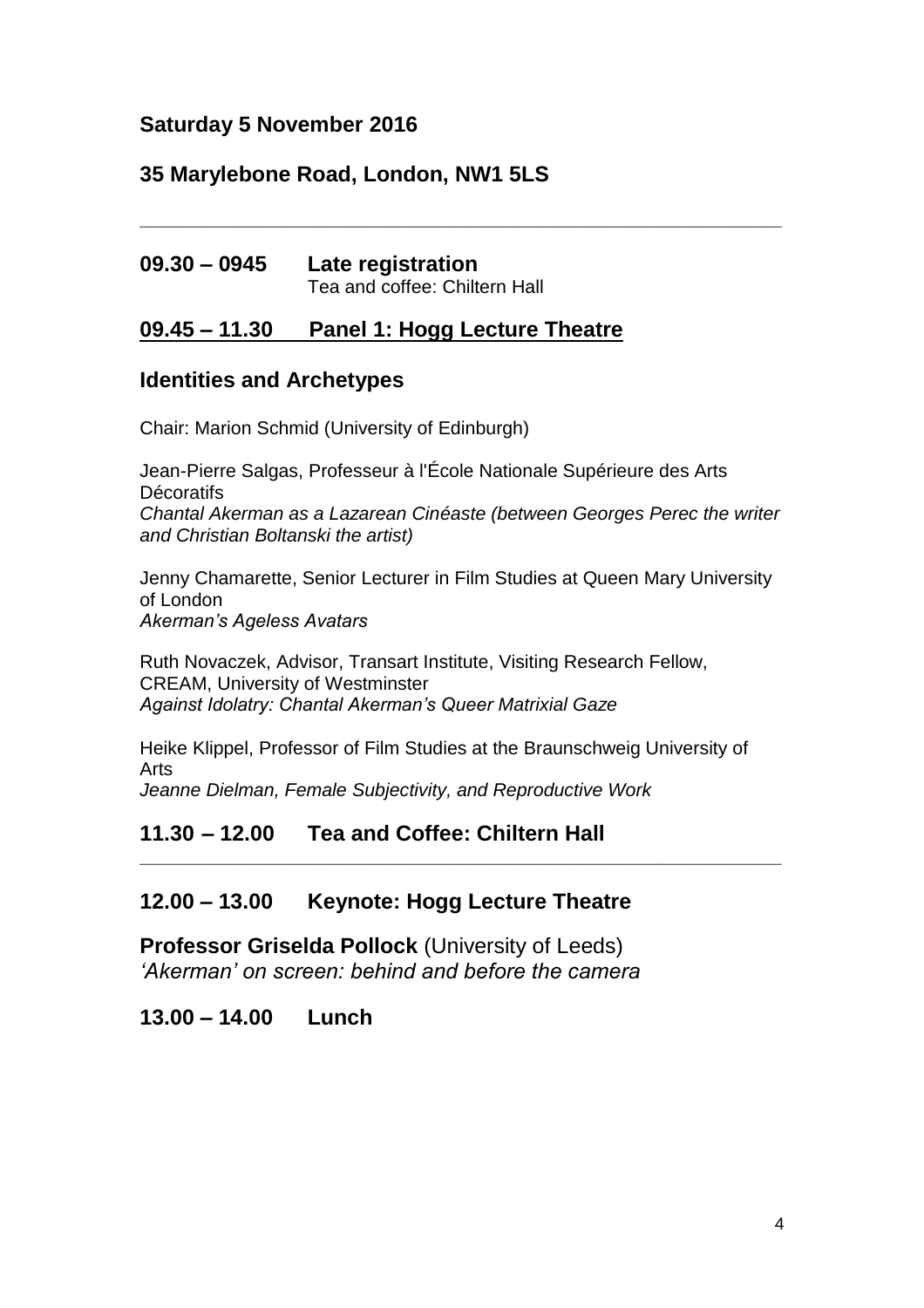## **14.00 – 15.45 Panel 2: Hogg Lecture Theatre**

## **Nomads and Territories**

Chair: Angela McRobbie (Goldsmiths College)

Corinne Rondeau, Reader in Aesthetics and Sciences of Art, Université de Nîmes *After Chantal: Nomadic Making and Resistance*

Carla Maia, Associate Professor, UNA University Centre, Brazil *"Order and disorder at a respectful distance": Chantal Akerman's border cinema*

Nadine Boljkovac, Senior Lecturer in Film, Falmouth University *Beyond Herself: Akerman's Moving (self)portraits*

Andrea Thoma, Lecturer, School of Design, University of Leeds *Vertigo of Presence: Chantal Akerman's NOW, Nomadic Dwelling and the 'War Machine'*

# **14.00 – 15.45 Panel 3: Cayley Lecture Theatre**

## **Fiction and Documentary**

Chair: Alisa Lebow (University of Sussex)

Alison Rowley, Reader in Cultural Theory, School of Art, Design and Architecture, University of Huddersfield *Between Fiction and Documentary: 'realness' in La Captive (2000) and La Folie Almayer (2011)*

Marion Schmid, Professor of French Literature and Film, University of **Edinburgh** *Chantal Akerman, 'cinéaste-écrivain'* 

Roberta Veiga, Associate Professor, Department of Social Communication, Federal University of Minas Gerais, Brazil (UFMG) *Self-inscription in Chantal Akerman's Là-bas and D'est: for an interstitial political gesture*

Philip Cartelli, Researcher, Institut de Recherche Interdisciplinaire sur des Enjeux Sociaux (IRIS-EHESS), Paris Mariangela Ciccarello, Visual Artist and Filmmaker *Personhood in Fiction and Documentary Film: Chantal Akerman's Heritage*

**\_\_\_\_\_\_\_\_\_\_\_\_\_\_\_\_\_\_\_\_\_\_\_\_\_\_\_\_\_\_\_\_\_\_\_\_\_\_\_\_\_\_\_\_\_\_\_\_\_\_\_\_\_\_\_\_\_\_\_\_\_\_**

# **15.45 – 16.15 Tea and coffee: Chiltern Hall**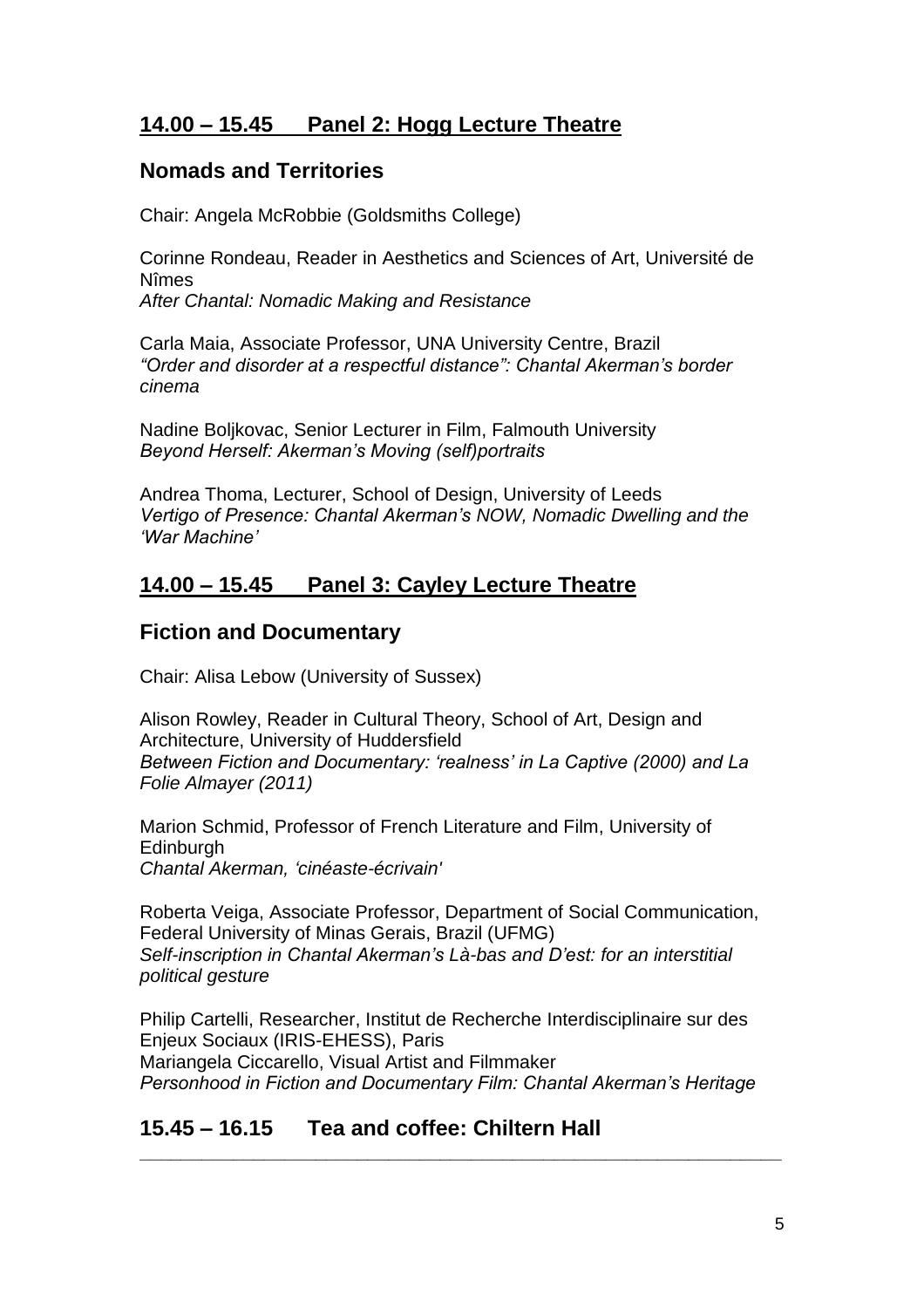## **16.15 – 18.00 Panel 4: Hogg Lecture Theatre**

## **Legacies for the Future**

Chair: Janet Bergstrom (UCLA)

Dominique Païni, Writer, Film producer and Curator *On Les Rendez-vous d'Anna and Jeanne Dielman*

Ros Murray, Lecturer in French Studies, King's College London *Revisiting Jeanne Dielman: Woman Sitting Down After Killing (2001), Autour de Jeanne Dielman (2004) and Akerman's 'cinéma de ressassement'*

Sanghita Sen, PhD Student, Department of Film Studies, University of St. Andrews

*From Akerman to Hatoum: making of a feminist aesthetics for visual culture practices contesting the politics of (hyper)visibility and objectification of the female body*

Anthony Paraskeva, Senior Lecturer in English, University of Roehampton *Jeanne Dielman and Beckett's Happy Days*

**\_\_\_\_\_\_\_\_\_\_\_\_\_\_\_\_\_\_\_\_\_\_\_\_\_\_\_\_\_\_\_\_\_\_\_\_\_\_\_\_\_\_\_\_\_\_\_\_\_\_\_\_\_\_\_\_\_\_\_\_\_\_**

## **Sunday 6 November 2016**

## **35 Marylebone Road, London, NW1 5LS**

## **09.45 – 11.30 Panel 5: Hogg Lecture Theatre**

## **Sound, Voice and Music**

Chair: Michael Goddard (University of Westminster)

Adam Roberts, Filmmaker and Curator of *A Nos Amours Chantal's cantabile: Akerman's relationship with music and the musical*

Hasmik Gasparyan, Filmmaker and doctorate student, University of York *Investigating the Making of Cinematic Silence: Silence in Chantal Akerman's films*

Albertine Fox, Junior Research Fellow at Churchill College, Cambridge *An Image that Lasts: Akerman, the Frame, the Music*

Corina Copp, writer and artist *'Goodnight, Chantal'*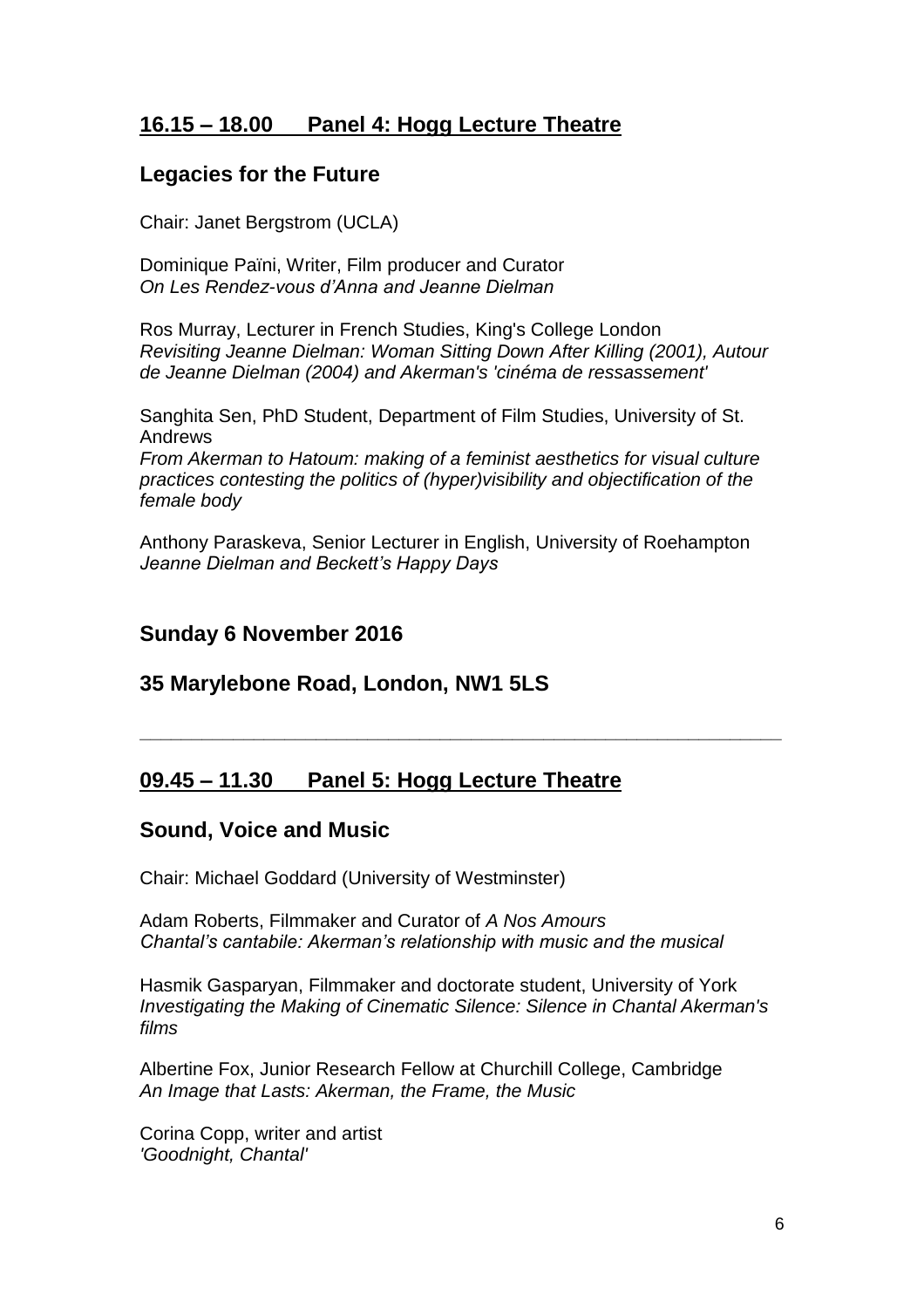## **12.00 – 13.00 Keynote: Hogg Lecture Theatre**

**Professor Sandy Flitterman-Lewis** (Rutgers University) *Ephemeral, Elusive, Impossible: Chantal Akerman and the Concept of 'Home'*

**\_\_\_\_\_\_\_\_\_\_\_\_\_\_\_\_\_\_\_\_\_\_\_\_\_\_\_\_\_\_\_\_\_\_\_\_\_\_\_\_\_\_\_\_\_\_\_\_\_\_\_\_\_\_\_\_\_\_\_\_\_\_**

**13.00 – 14.00 Lunch**

## **14.00 – 15.45 Panel 6: Hogg Lecture Theatre**

## **Theory and Subjectivity**

Chair: Lucy Reynolds (University of Westminster)

Maria Walsh, Reader in Artists' Moving Image at Chelsea College of Arts, UAL *Intervals of Inner Flight: The Redux Version*

Laura Staab, King's College London *Displacing the bed in Je tu il elle and Exhibition* 

Azadeh Fatehrad, Royal College of Art *The Captured Everyday Life: Akerman and the Politics of Representation*

Adriana Cerne, Curator, Leyden Gallery, London *After Chantal: Re-Turning Reveries with Jeanne Dielman & News from Home*

## **14.00 – 15.45 Panel 7: Cayley Lecture Theatre**

## **Space and Installation**

Chair: Michael Mazière (University of Westminster)

Jacqui Usiskin, Yukon Arts Centre, Graduate of MSt History of Art and Visual Culture, University of Oxford *Politicising the Mobile Spectator through Space: Chantal Akerman's A Voice in the Desert and NOW*

Giulia Magno, MA Film Curating, Birkbeck, University of London *To the White Cube and Back: Chantal Akerman's film-installations*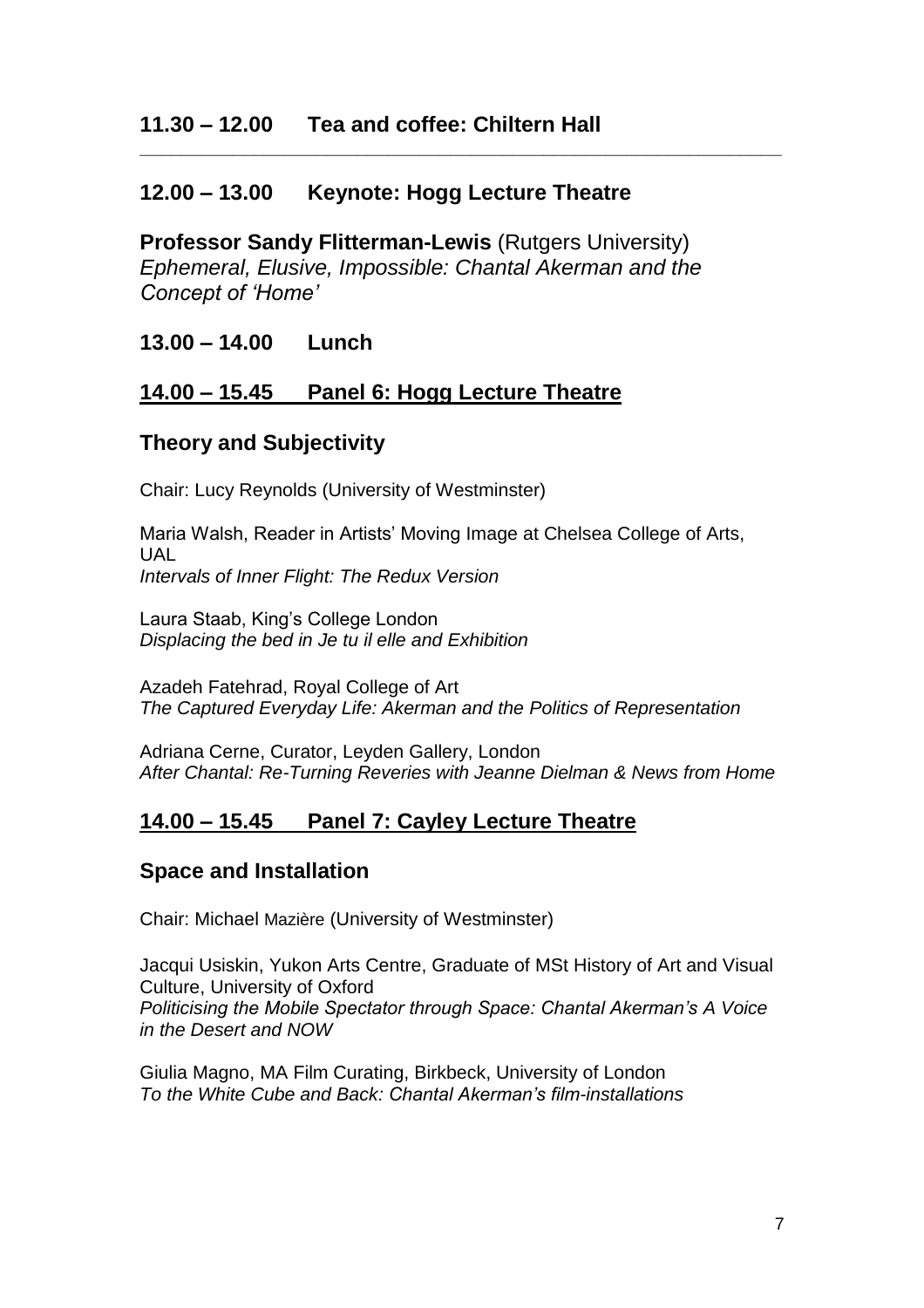Kate Rennebohm, PhD candidate, Film and Visual Studies program, Harvard **University** 

*Time Spent with an Image: Chantal Akerman's Moving Image Ethics across Cinema and the Gallery*

Alexa Seligman, Moving Image Artist Line Langebek, Screenwriter *The Artist-mother, an Exquisite Corpse: Cinema and reality in the digital space of casual sharing*

# **15.45 – 16.15 Tea Break: Chiltern Hall**

# **16.15 – 17.15 Roundtable: Hogg Lecture Theatre**

Chair: Rosie Thomas (University of Westminster)

Griselda Pollock, Adam Roberts, Michael Mazière, Sandy Flitterman-Lewis, Janet Bergstrom and Dominique Païni

**\_\_\_\_\_\_\_\_\_\_\_\_\_\_\_\_\_\_\_\_\_\_\_\_\_\_\_\_\_\_\_\_\_\_\_\_\_\_\_\_\_\_\_\_\_\_\_\_\_\_\_\_\_\_\_\_\_\_\_\_\_\_**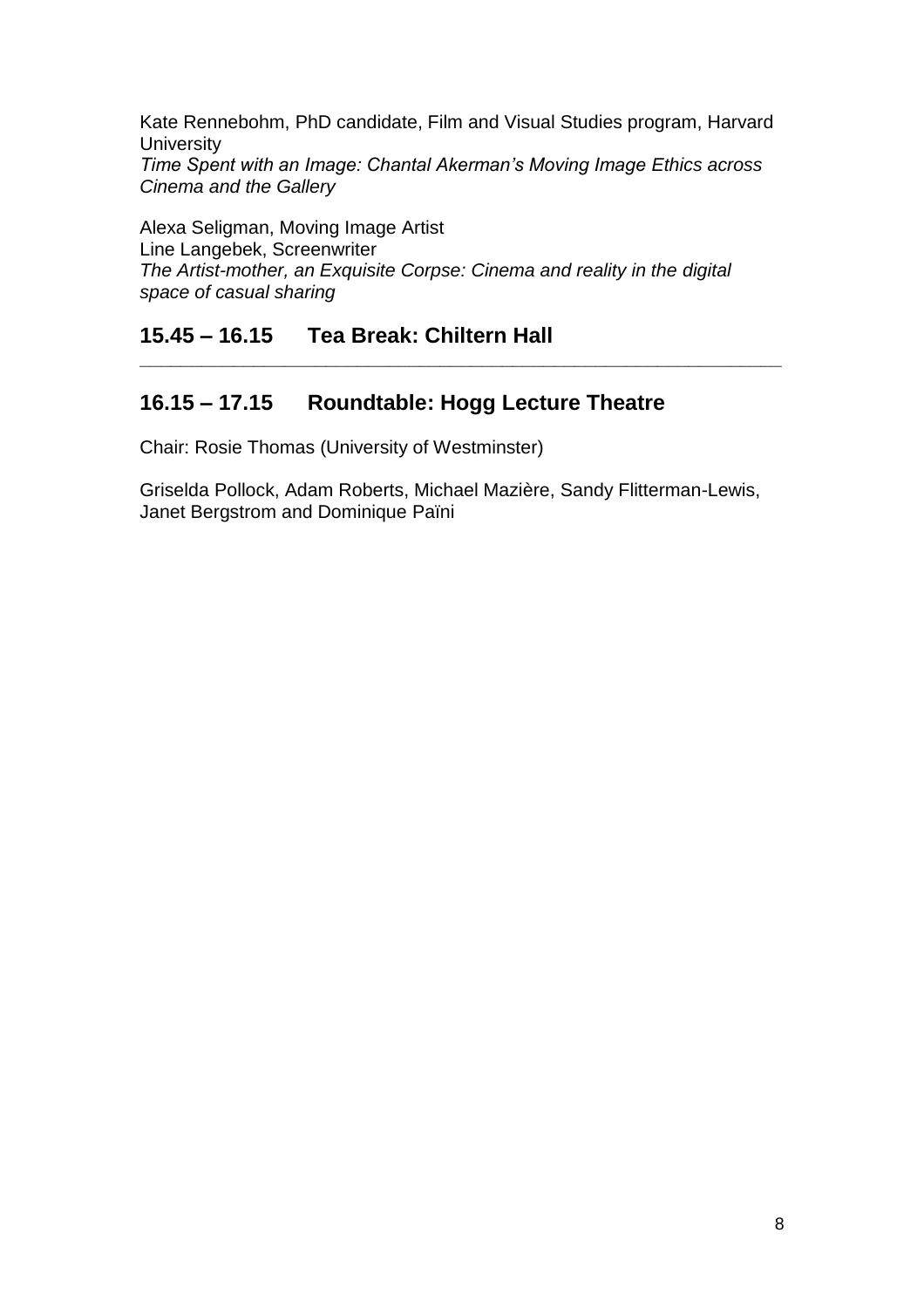# **Abstracts**

## **Janet Bergstrom**

*Disappearance Stories in the Films of Chantal Akerman: The Captive, No Home Movie (and Others)*

#### **Nadine Boljkovac**

#### *Beyond herself: Akerman's moving (self)portraits*

'Tell me, why are you filming me like that?' 'Because I want to show that there is no distance in the world.' (Akerman, with her mother, *No Home Movie*, 2015)

This talk discerns how Akerman's moving (self)portraits shatter any stable construction of identity. At six minutes, five seconds into *No Home Movie*, the film cuts from a handheld high angle shot of a backyard to Natalia Akerman's back. A camera – *Chantal* – follows Natalia before stopping at the doorway. The relation between subject / mother and camera / daughter reveals the comfort of a home, and a hesitancy to witness and hold dear. With a felt proximity to transient subject, space and time, the camera's sway in the director's hands suggests the immediacy of home movie footage, its ephemerality of an always already lost present. In these opening moments to Akerman's final film, by way of an Akermanesque rhythm of extended long take and sudden break, a flow between intimate 'real life' duration and the insistent minimalism of an artist devoted to an ethics of a 'very frontal gaze' (Martin and López), *No Home Movie* subtly maps a formalist-realist dichotomy. With attention to such detail, this talk ruminates on experiences of duration unique to that of Akerman's works to assert the potential of a nomadic subjectivity free from conventional assimilations of time and self. Of interest are Akerman's images of women that manifest as sites of chance, ambiguity, fluctuation, delirium and sublimity, but also banality, suffering, aging, dying, and survival.

## **Philip Cartelli & Mariangela Ciccarello**

#### *Personhood in Fiction and Documentary Film: Chantal Akerman's Heritage*

Chantal Akerman's major contributions to contemporary narrative and nonfiction cinema are undeniable and widely visible. In this presentation, two active filmmakers explore the influence of Chantal Akerman's approach to form and content as indistinguishable entities in the context of their own work. Following a common introduction to Akerman's significant depictions of individual singularity, each filmmaker presents a segment of their own work, which relate to Akerman's practice in different ways. Cartelli presents an excerpt from his video, *Promenade* (2016) which he relates to Akerman's *D'Est* (1993); Ciccarello presents an excerpt from her short film, *My Little Napoli* (2015) which she relates to Akerman's *Je, Tu, Il, Elle* (1973). In the conclusion, both filmmakers explore Chantal Akerman's influence on their previous work and on their current collaborative project, the feature-length fiction/documentary film *Calypso* (in development).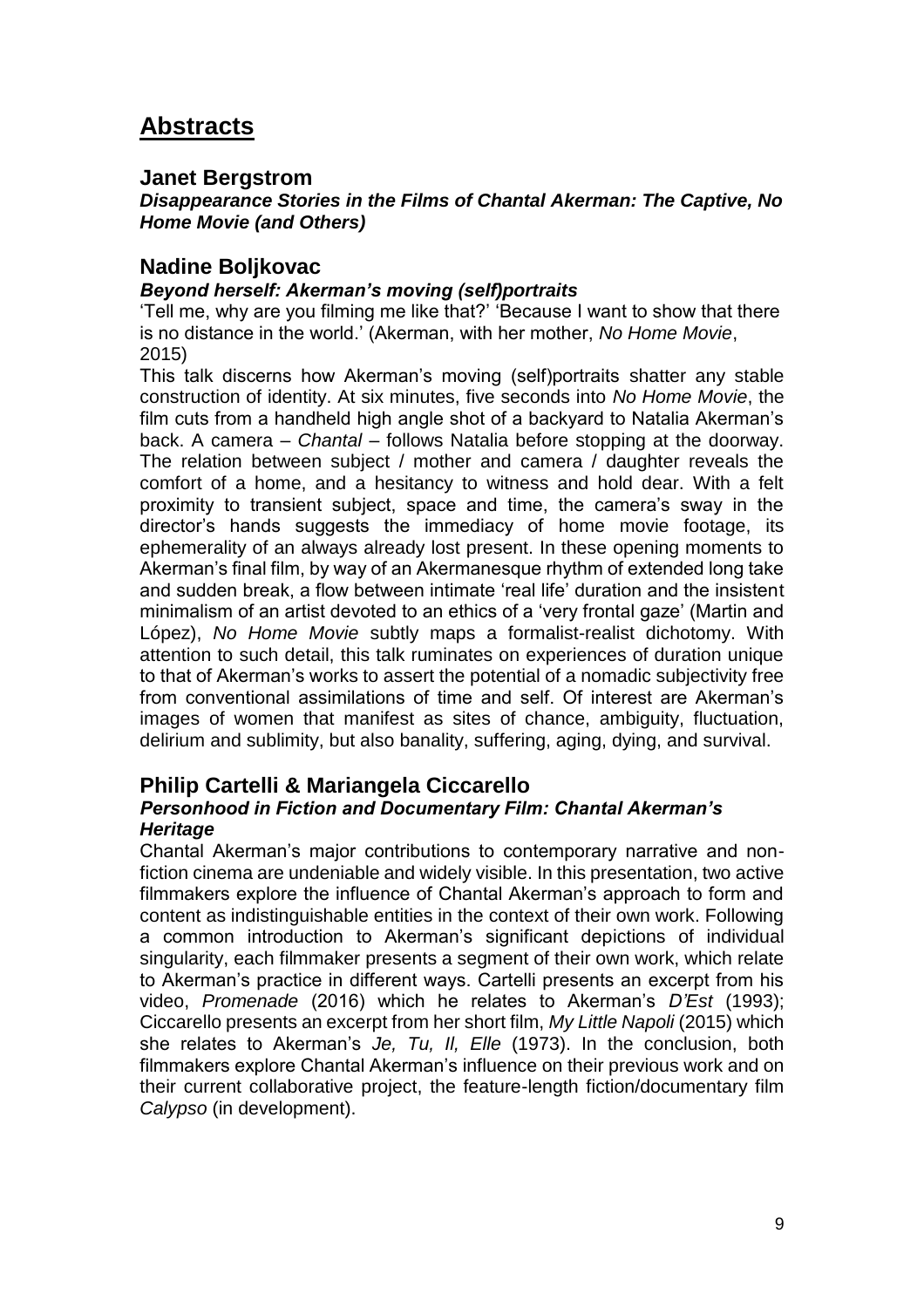## **Adriana Cerne**

#### *After Chantal: Re-Turning Reveries with Jeanne Dielman & News from Home*

This abstract proposes an excavation of an imagistic imagination through Akerman's convergence of the quotidian, the epistolary, and the cinematic; a convergence which hinges upon memories that co-in-habit the Mother as a site of feminist and psychoanalytic enquiry, and the realm of art as a fertile ground for feminine survival. This is in the order of 're-visioning' as Adrienne Rich once put it, as negotiating this conjunction leads me into unexpected terrains, not only across continents but through centuries; opening a route for my own exilic wandering.

On the one hand I am drawn to the feminist quest for an otherwise disturbed, or disruptive feminine lineage that speaks of feminine subjectivity and desire, but in enacting this desire I am simultaneously led to the (dis)associations between arriving and returning, providing me with not only a backward looking historical trajectory of re-visioning, but a differenced temporal view. It is one nevertheless leading to a necessary and new critical direction for engaging with Akerman's lived history, her films and her installations. The concept of the encounter, as a destabilising affective event, otherwise dependent upon the split terms of subjectivity and the Other has theoretically underpinned this engagement, which will go on to consider the concept of reverie as a nodal point of encountering *After Chantal Akerman*.

## **Jenny Chamarette**

#### *Akerman's Ageless Avatars*

Chantal Akerman was 18 when she made her first film, *Saute ma ville* (1968). In it, her young body sings loudly and tunelessly, while she eats pasta, covers her shoes, socks, and legs in thick black boot polish, floods the kitchen in her small Brussels apartment and finally turns on the gas hob before laying her head on it to wait for the inevitable explosion. In her last film, *No Home Movie* (2015), Akerman's camera returns to another small Brussels apartment, to quiet domesticity, and to an intimate portrait of her elderly mother, Nelly. Everything begins and ends with a small Brussels apartment, with the delicate and robust lives of mothers and daughters. In Akerman's films, grown-up daughters later re-emerge as mothers of adult children, (Lea Massari and Aurore Clément in *Les Rendez-vous d'Anna* (1978), Clément and Sylvie Testud in *Demain on deménage* (2004)). And yet Akerman's intergenerational avatar, the daughter, who features in so many forms in many of her films, remains forever young, interchangeable, stubbornly resistant to being categorised as a singular 'woman'. This paper sketches out a portrait of this strange presence, who takes the many forms of a young woman, with her insuppressable links to Akerman herself: an 'Ageless Akerman'. This vision of intergenerational cinematic agency speaks to the enduring legacy of resistant femininity: one that remains, and will remain, long after Akerman's own exit from the world in 2015.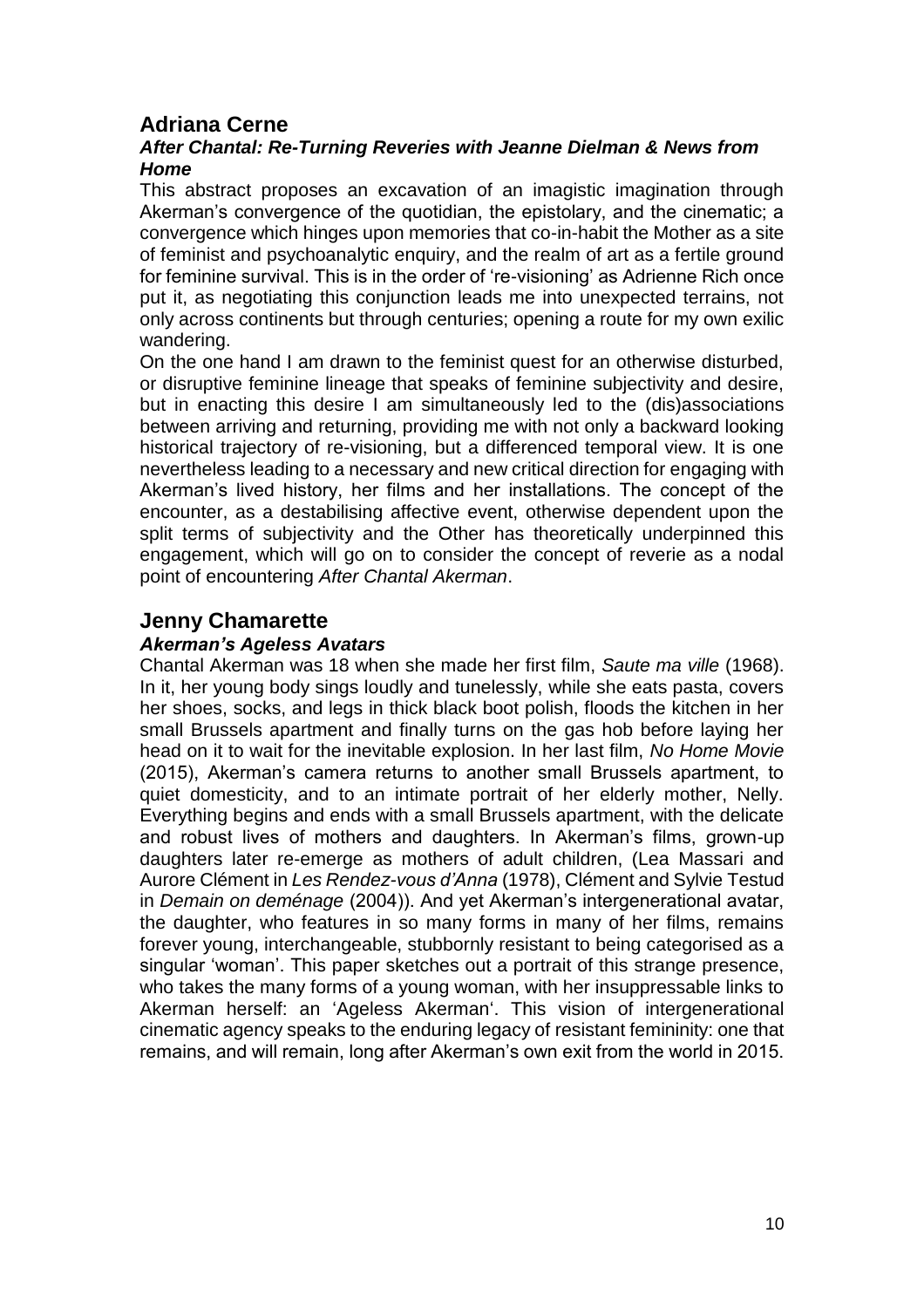# **Corina Copp**

## *'Goodnight, Chantal'*

Part performance and part paper, and instigated by Chantal Akerman's admission in an interview with Nicole Brenez that she would ask her mother to repeat "Bonne nuit, Chantal," "Goodnight, Chantal," until she had found the right tone for it, "Goodnight, Chantal" investigates Akerman's use of the voice as consolation, and by extension, performance of her own voice, whether in voiceover or song, across her film work; and will include recitation of monologues recently translated into English by Mark Cohen (*Film Quarterly,*  Sept 2016): one from *Le Déménagement*, and the other a short voiceover for *La chambre,* as well as an excerpt from Akerman's only published play *Hall de nuit* (Night Lobby, 1992, L'arche), which I am currently translating. "The acousmatic [off-screen] voice is so powerful because it cannot be neutralised within the framework of the visible," writes philosopher Mladen Dolar, "and it makes the visible itself redoubled and enigmatic." Joining Dolar's voice-writing with Akerman's complex relationship to images is a look at her deep understanding of Chaplin as his own audience (Duras). "Goodnight, Chantal" concludes by looking at 21<sup>st</sup> Century performance and theatre practices and their potential use of the particular poses, gestures, and modes of address found in Akerman's work, with a suspended questioning, never night, of the poetic awkwardness that promises to unfold when staging cinematic language.

## **Azadeh Fatehrad**

*The Captured Everyday Life: Akerman and the Politics of Representation*  This paper aims to reflect on the complex thematic and artistic language of the late Chantal Akerman. To this effect, this paper addresses three controversial films by Akerman, *I, You, He, She* (1974), *News from Home* (1977) and *No Home Movie* (2015) to highlight what is an extraordinary use of everyday life and displacement in the director's work. The shifting pattern and transition between urban and domestic settings that is produced by this particular sequence of films enables a more micro focus on the fictional and documentary representations. By combining the analytical, personal and political, this paper adopts a new and innovative way of looking at Akerman's works in a coherent and sequential manner, as part of a larger narrative.

This paper also explores the controversial positioning of the audience in selected sequences and not only establishes a critical viewpoint on the produced films but also addresses the unseen elements behind the camera the selected frames, mise-en-scène, the lighting, the sounds and noises. These elements together shape the poetic language in Akerman's works and differentiate her from other practitioners.

Finally, this paper touches upon the understanding of Akerman's artistic language by the new artist generation. This is achieved through various case studies including interviews with graduate students presenting their final shows, something which is designed to draw a bigger picture of what has essentially become a fragmented version of Akerman's artistic language on the theme of everyday life. This brief reflection offers an insight into the ever-changing process of artistic film while highlighting the permanent elements that have been preserved through Akerman's landmark works.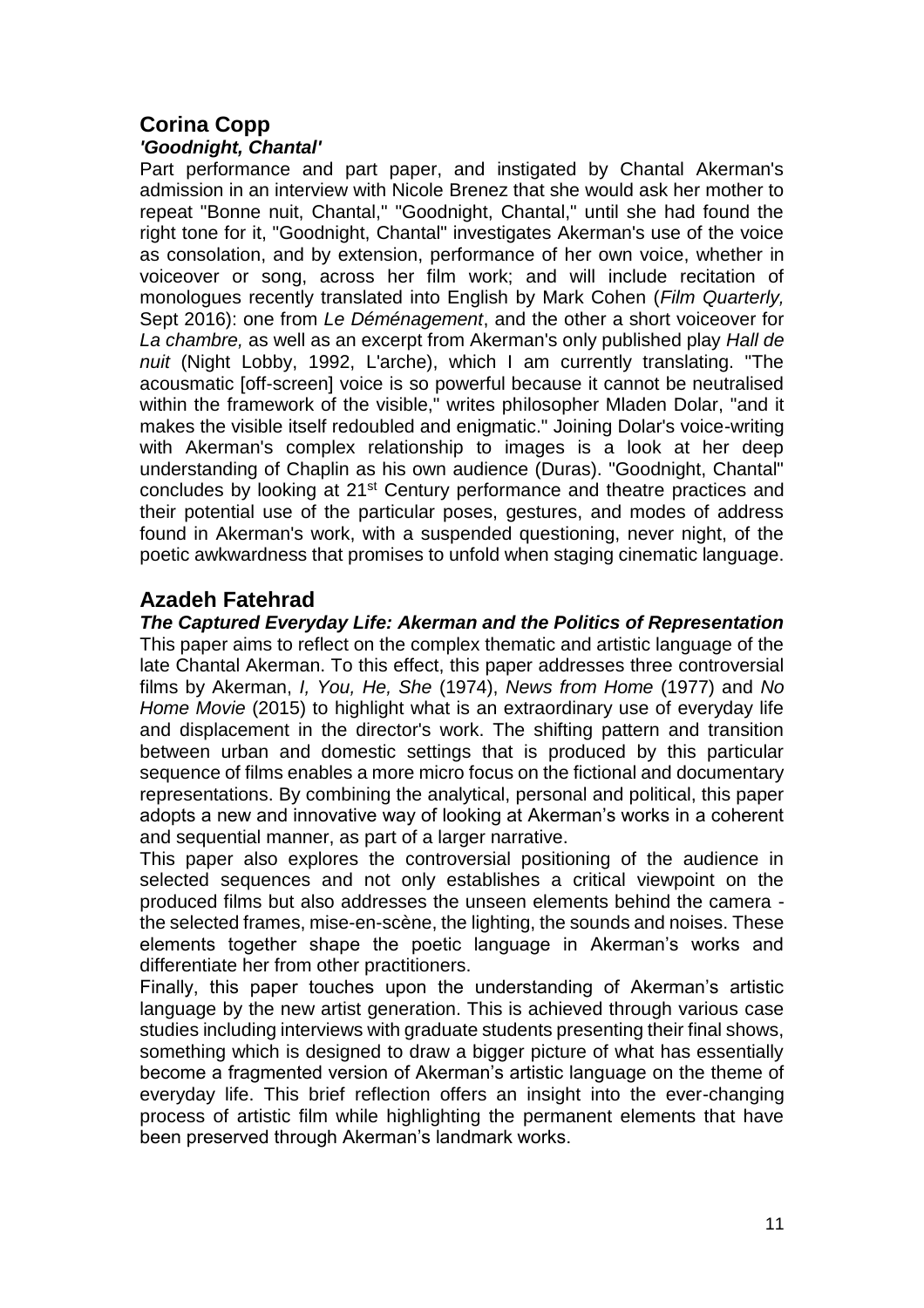## **Sandy Flitterman-Lewis**

#### *Ephemeral, Elusive, Impossible: Chantal Akerman and the concept of 'home'*

Among Chantal Akerman's persistent themes, the concept of 'home' holds a central position. Its emergence in her work has been circular, a movement of presence and absence, subjective reflection and objective distance, and, inevitably, a dialectic of longing and memory. Neither a material place nor a metaphor, 'home' for Akerman is an ideational wellspring from which emerge discursive refrains: restlessness, nomadism, borders, exile, rootlessness, maternal connection and distance, personal history and collective memory, marginality and displacement, subjective reflection and historical trauma. At the same time, Akerman's perpetual experimentation with forms of cinema and video installation has had the power to incorporate a gradual understanding of the imprint of the Shoah on postwar identity and its implications for how we understand home, family, community, and nation.

But it wasn't really (with a few exceptions) until the combined video installation and film, *Bordering on Fiction: From the East*, that Akerman's concern with the maternal turned to History, and to the specific history of the Shoah and her mother's relation to that. This culminates in the more mainstream film *Tomorrow, We Move* and its subsequent installation *Walking Beside One's Shoelaces in an Empty Fridge.* The complicated nexus of Mother, Memory, Shoah, and Home comes to dominate Chantal's later work, but it is also a powerful matrix for rereading the earlier films. Because of this, Akerman's gradual revelation of her personal stake in the sweep of history has made her films reach beyond the particular and insular to global considerations of the human.

## **Albertine Fox**

#### *An Image that Lasts: Akerman, the Frame, the Music*

This paper will tease out aspects of Akerman's documentary approach from the musical perspective of the cellist, Sonia Wieder-Atherton. In what ways does music allow Akerman to extend her documentary practice into ambiguous states of fiction? Listening to Wieder-Atherton speak about her own response to musical performance and experience provides important insights into Akerman's storytelling methods. This is evident in the 1989 short, *Trois strophes sur le nom de Sacher*. Here I offer a reading of Akerman's choreographed vision of the everyday, which is tinged with horror and fantasy. I propose that the connections forged with the role of music in Hitchcock's *Rear Window* allow Akerman to pay homage to her own cinematic masterpiece, *Jeanne Dielman, 23 Quai du Commerce, 1080 Bruxelles*. Turning then to the short documentary, *Avec Sonia Wieder-Atherton* (2002), made after Akerman had started creating moving-image installations, I consider the audiovisual dynamic between intimacy and distance, conveyed by Wieder-Atherton's passion for creating a special vocal language through her playing and by Akerman's positioning of the spectator as an outsider looking in through a window. The counterpoint between the music and the use of framing to create separate spaces that hint at a space elsewhere, enables parallels to be drawn with *De l'autre côté*, a documentary from the same year. To conclude, by reflecting on some of the common ground between the family histories of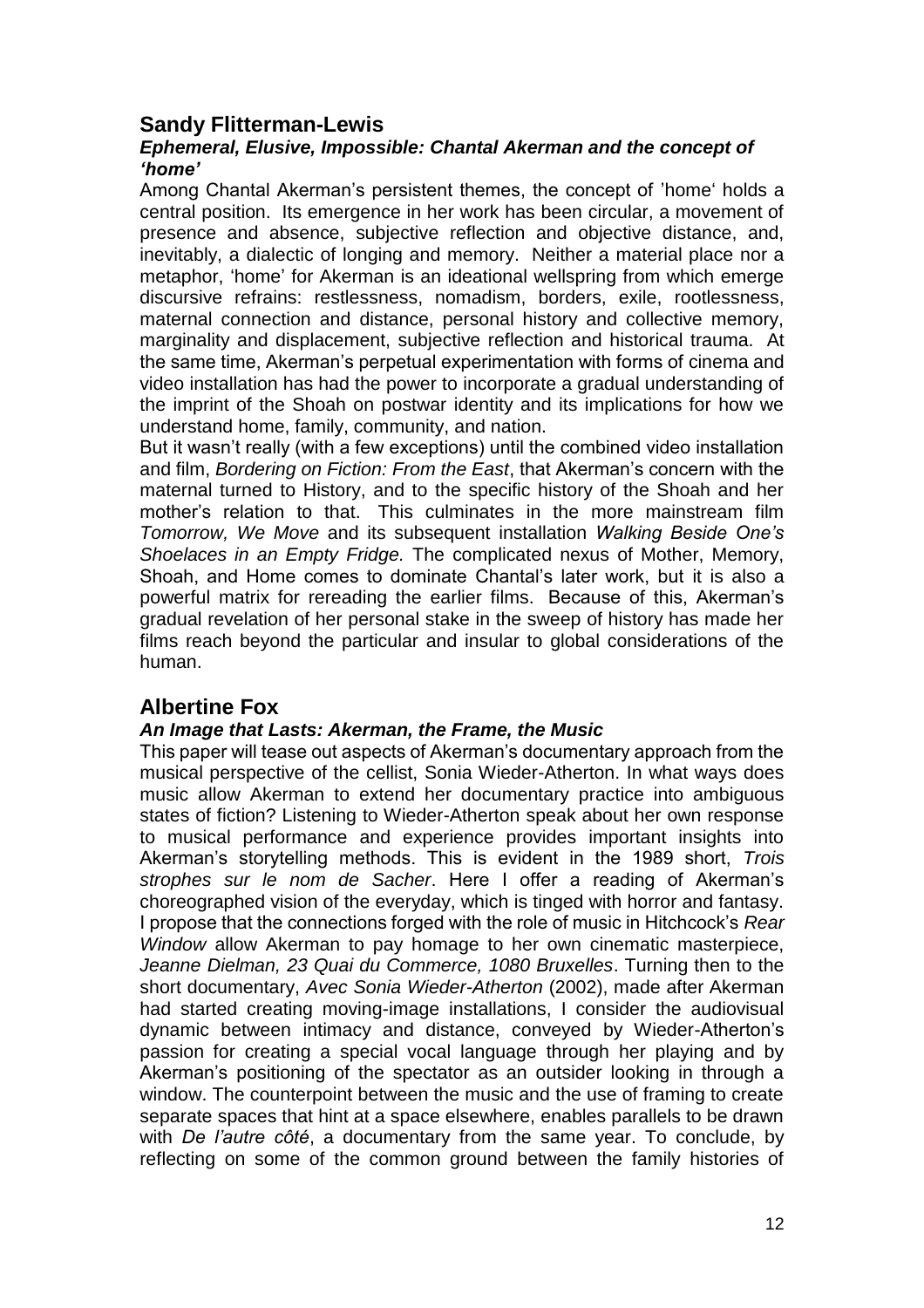Wieder-Atherton and Akerman, I will comment on Akerman's references to traumatic experience through her filming of musical performance.

#### **Hasmik Gasparyan** *Investigating the Making of Cinematic Silence: Silence in Chantal Akerman's films*

Despite extensive research on the notion of silence across a wide range of disciplines (music, fine art, philosophy, literature, architecture, theology) little is known about silence in film. The image that emerges from published literature is the relative nature of cinematic silence; and its intrinsic connection to sound. This research studies directorial approaches and sound techniques applied by nine selected filmmakers in making cinematic silence: Akerman, Haneke, Wiseman, Antonioni, Tarkovsky, Kiarostami, Kubrick, Keiller and Coen Brothers. The aim of this research is to expand on the notion of cinematic silence as a strong narrative device that can contribute to the representation of human experience and bring attention to questions related to film sound design. As a case study, Chantal Akerman's films, and in particularly the soundtrack of *Jeanne Dielman, 23 quai du Commerce, 1080 Bruxelles* and *No Home Movie* will be analysed. The director's careful focus to detail ('small sounds'), the use of contrasts in sound/silence, the feeling of space and time, will be discussed, and their contribution to the concept of cinematic silence, investigated.

## **Heike Klippel**

#### *Jeanne Dielman, Female Subjectivity, and Reproductive Work*

With *Jeanne Dielman*, Chantal Akerman created one of the most prominent housewives in the history of feminist film. The film has been discussed for its revolutionary aesthetics, and the main protagonist has been seen as oscillating between being a repressed and repressive figure and one who is emancipatory. In this paper I would like to propose a new, different approach to Akerman's film: by taking a closer look at the sociology of housework, then bringing this to bear on the housewife who occupies the central role in *Jeanne Dielman*, I will emphasise how the extraordinarily stylised depiction of housework creates a female subjectivity whose philosophical implications I will analyse. The tasks are being executed over-precisely, uneconomically, and frequently impractically and as circuitous. Then this aestheticisation declines as the rhythms become more and more irregular due to the impending crisis. The light that this sheds on the housewife is in a certain sense too glaring: yet it shows core problems that would not be recognisable without exaggeration or overemphasis. More than mere reference to housework, the images make housework into a temporally coded sign for a kind of non-identical selfaffirmation, for a perpetual imagination of a mirror in which constant selfawareness, though not self-assurance, takes place.

## **Giulia Magno**

## *To the White Cube and Back: Chantal Akerman's 'film-installations'*

Throughout the critical literature concerning what has come to be known as the cinematic turn in contemporary art, is often to be found a supposed dichotomy between a passive *voyeur* confined in the movie theatre and an active Baudelairean *flâneur* wandering through the gallery space. Within this theoretical framework, Chantal Akerman's mid-1990s' transition from the black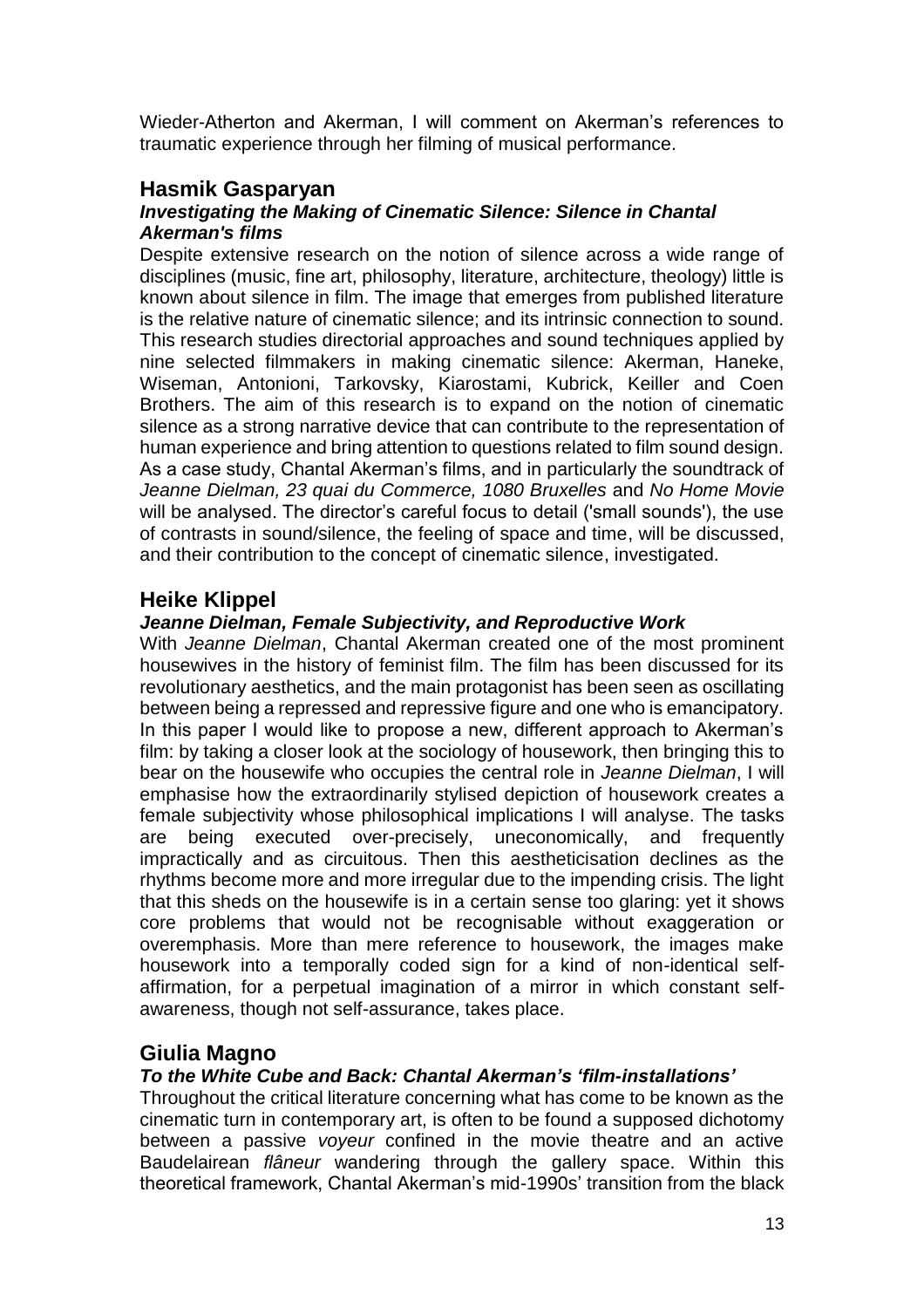box to the white cube has been widely analysed as a crucial reformulation of the relationship between viewer and text. This paper aims to point out, however, that the pivotal traits of Akerman's gallery-based installations were already virtually present in her films. From the very beginning of her career, Akerman generated a cinematic form where the substrate is informed by intersubjectivity, taking the Other as a central theme, as well as the encounter between creator and beholder, and the 'cooperative' – as Umberto Eco might have said – elaboration of meaning. Appealing to phenomenological and embodied experience, other than cognitive, Akerman's films pushed vision to new thresholds of perception, making haptically visible the activity of time and space. Exploring key aspects of the filmmaker's cinematic language such as the extended duration of her long-standing minimal-hyperrealist shots, theatricalisation of space, articulation of sound and ethics of frontality, this paper argues that Akerman's films promote a spatio-temporal viewing position persisting in the cinema theatre as much as in the white cube. Three decades before being exhibited for the first time within the white walls of contemporary art, Akerman's moving images transformed cinema theatres into exhibition spaces.

## **Carla Maia**

## *'ORDER AND DISORDER AT A RESPECTFUL DISTANCE': Chantal Akerman's border cinema*

The films of Chantal Akerman are built in strong relationship with the outside – the flow of time, the vastness of space. Although often biographical, her work goes beyond individualism, driven not by a confessional impulse, but by the need to establish connections between the first and the third person, the intimate and the strange, the personal and the political, interior and exterior. There is little place for egocentrism, in fact, there is no centre in Chantal's films: their accurate formal economy creates a kind of centrifugal force that guides one's eye towards the border of the frame, a liminal space where everything moves and escapes. This tenuous but well-designed line, that divides what is within and what is outside the frame, is constantly explored by Akerman through her long, fixed, strictly composed shots. However, there is always something that threatens the balance and stability of the shot, a force of disorder – explored since *Saute Ma Ville* (1968) – which reveals chaos through any attempt of order or definition of situations. We are at the mercy of such chaotic energy, no matter how hard we try to direct or master it – *Jeanne Dielman*, *23, Quai du commerce, 1080 Bruxelles* (1975) proves it with its notorious outcome. By examining some of Akerman's fictional and documentary methods, we want to discuss how she creates a *border cinema* built upon order and disorder, or as Robert Bresson would say, a cinema made of "two excesses": order to create and disorder to produce life.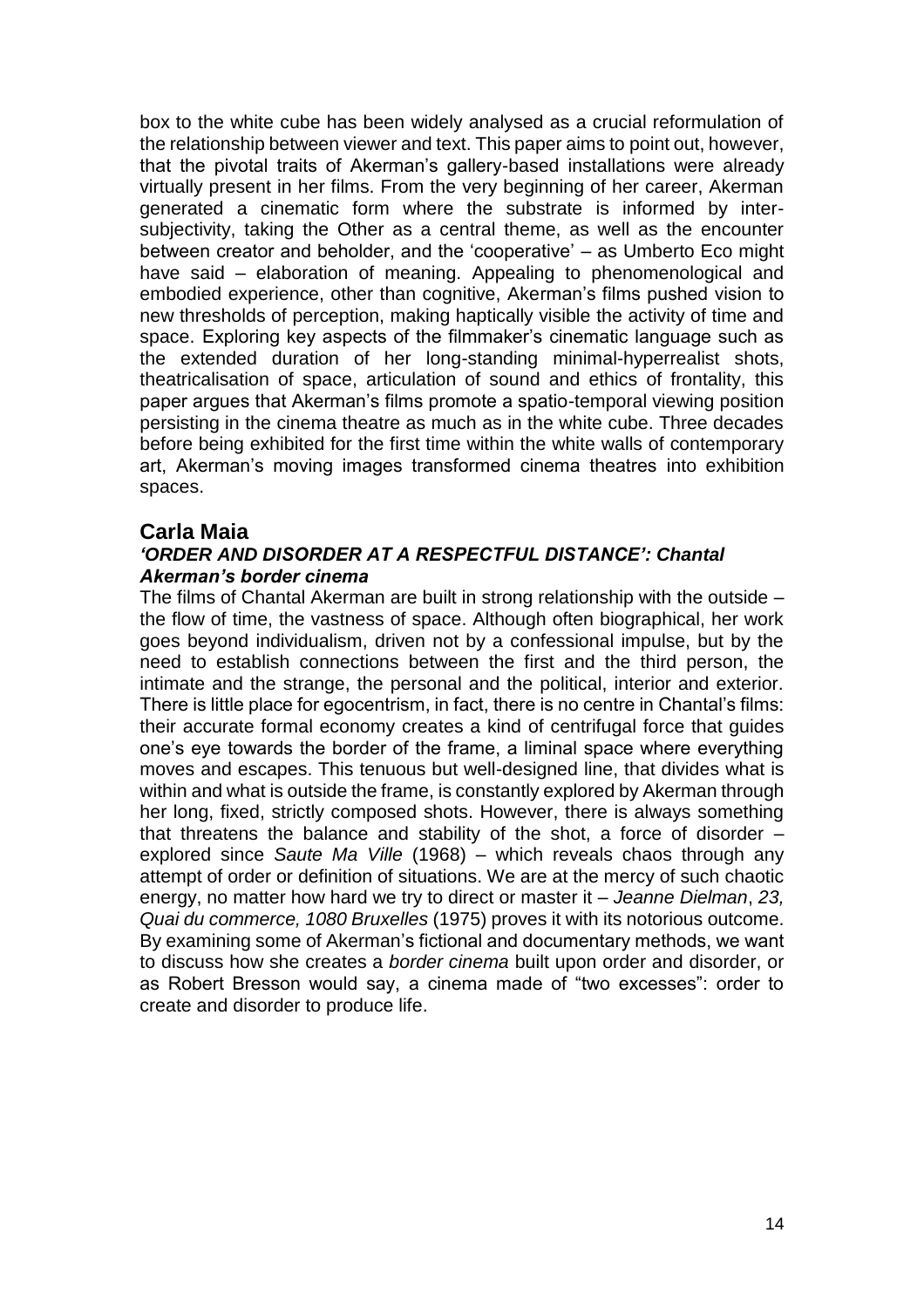## **Ros Murray**

#### *Revisiting Jeanne Dielman: Woman Sitting Down After Killing (2001), Autour de Jeanne Dielman (2004) and Akerman's 'cinéma de ressassement'*

This paper revisits *Jeanne Dielman, 23 quai du commerce, 1080 Bruxelles* (1975), seeking to map its nomadic trajectories through different media. I elaborate on Akerman's notion of a 'cinéma de ressassement', a cinema of mulling over or chipping away. Rather than focusing on the film itself, this paper concentrates on two lesser-known works that explicitly return to *Jeanne Dielman*, functioning both as works in their own right and as paratexts, revealing the film's processes in different but corresponding ways: the installation *Woman Sitting Down After Killing*, made for the 2001 Venice Biennale, and *Autour de Jeanne Dielman*, a making-of documentary shot on Portapak by Sami Frey, edited by Akerman and Agnès Ravez in 2004, and released as an special feature on the Criterion Collection DVD edition of the film. The paper contends that these two 'returns' to *Jeanne Dielman* each rework the complex temporalities of the film as well as revisiting its political concerns. *Autour de Jeanne Dielman* places *Jeanne Dielman* squarely within a feminist framework through its central positioning of Delphine Seyrig's feminist discourse. I map the ways in which *ressassement* exposes the processes of a feminist filmmaking concerned with disrupting 'chrononormative' (Elizabeth Freeman) narratives. Building on B. Ruby Rich's characterisation of Akerman's work as a 'cinema of correspondence', I draw on patterns of nomadism, wandering and haunting that equally speak to a correspondence between the personal and the political, ultimately asking what counts as productive labour and looking at filmmaking as collective practice rather than taking an auteurist approach.

## **Ruth Novaczek**

#### *Against Idolatry: Chantal Akerman's Queer Matrixial Gaze*

This paper will examine Akerman's anti-idolatry, through the matrixial, the queer and the Jewish elements in some of her films. 'A matrixial link is a touching gaze - a perceiving as affecting and being affected and not as grasping.' (Nigiani: 2009). Judaism is matrilineal; does Akerman take this literally, as if infused with her mother's suffering, her lineage? The figure of the mother both haunts and inhabits her films, and Akerman seems to cast herself as the perpetual daughter who lives with and through her mother. Yet her themes and motifs are so broad and personal that introducing her simply as a filmmaker who makes films about mothers is to reduce her to a cipher far less complex than she is. While her Jewishness and queerness are rarely overt, they infuse her entire oeuvre. Neither Jeanne Dielman (Delphine Seyrig) nor Anna Silver (Aurore Clement) are stereotypically Jewish, and this is where Akerman has done something radical, by presenting these Jewish figures in the world of arthouse, experimental, francophone New Wave film.

Additionally, Akerman has spoken in many interviews about the second commandment, the injunction against the graven image. She invokes Levinas to speak of the face to face that evokes the opposite of idolatry: the inability to kill, and thus to love. Her films speak Jewishly and queerly of philosophy and ethics within auteurial filmmaking, both formally and in terms of their subjects. My paper will examine these elements in *Jeanne Dielman*, *Les Rendez Vous*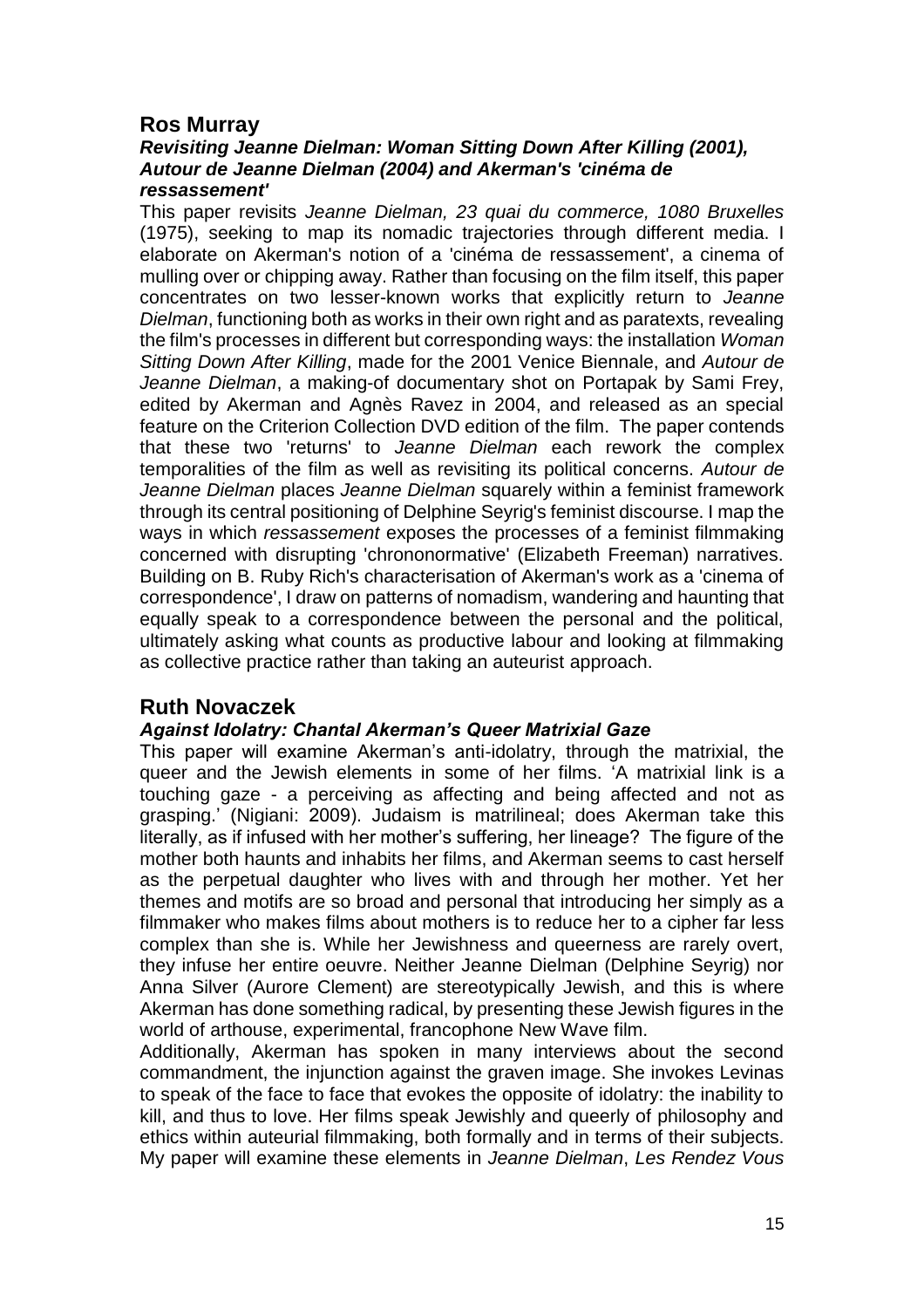*D'Anna*, *Dis-Moi*, *Une Jeune Fille a Bruxelles*...,*Tomorrow We Move*, and *No Home Movie*, with reference to Akerman's own writings and interviews.

## **Dominique Païni**

#### *On Les Rendez-vous d'Anna and Jeanne Dielman*

Chantal Akerman started making films under the auspices of Warhol and Michael Snow's experimental cinema but was also inspired by Jean-Luc Godard's observation of the contemporary world. In all her films made between 1975 and 1982, from *Jeanne Dielman* to *Toute une nuit*, the two tendencies merge. *Les rendez-vous d'Anna* ranks amongst her masterpieces but is still forgotten and underrated today, probably dismissed as too 'commercial' because it was produced by the Gaumont film company. I will demonstrate how it exemplifies her minimalist style and appears as an analytical trip through Europe.

## **Anthony Paraskeva**

#### *Jeanne Dielman and Beckett's Happy Days*

In 1975, Chantal Akerman directed Delphine Seyrig as the lead in Jeanne Dielman because 'she brought with her all the roles of mythical woman that she played until now. The woman in *Marienbad*, the woman in *India Song*.' Akerman could also have added Samuel Beckett's film adaptation of *Comédie*, though it was much less well-known, to the list. Akerman spoke of giving 'space to things which were never, almost never, shown in that way, like the daily gestures of a woman.' Yet they had been shown, in Winnie's routines in Beckett's *Happy Days*, although the striking relation between Jeanne and Winnie is especially pronounced in the1979 production which Beckett directed. Jeanne is consistently framed in a frontal position, facing towards the camera, like Winnie, who 'gazes front'. The obsessively symmetrical framing of Jeanne compares with the 'maximum of simplicity and symmetry' of the mise-en-scene in *Happy Days*, as does its 'unsuccessful realism' with the hyperrealism of *Jeanne Dielman*. The clearest resonance between Jeanne and Winnie is in the formalised yet domestic routines they enact with their hands. I would argue that Beckett's production of *Happy Days*, by heightening the mechanised formality of Winnie's gestures through a rigorous anti-naturalism, serves further to denaturalise her performance by emphasising internalised codes of culturally determined, gendered behaviour, in a manner reminiscent of Akerman's method in *Jeanne Dielman*.

## **Griselda Pollock**

#### **'***Akerman' on screen: behind and before the camera*

As Chantal Akerman acquired a growing reputation and international recognition, she was interviewed in print and on screen. Films about her and, to a lesser extent, her work have created a secondary archive alongside the expanding critical and interpretative literature on her œuvre. This paper will use several documentaries on Akerman as a lens in which to assess the effects of such a focus on the filmmaker/artist, the creation of the story that typically refocuses attention on the author in contrast to the 'dissemination' of a historical-singular vision that occurs, and could only be realised, through film. Is Akerman's cinema 'Akerman' or, in her own terms, the long search for the invisible by what we should be considering an unforeseen cinematic event?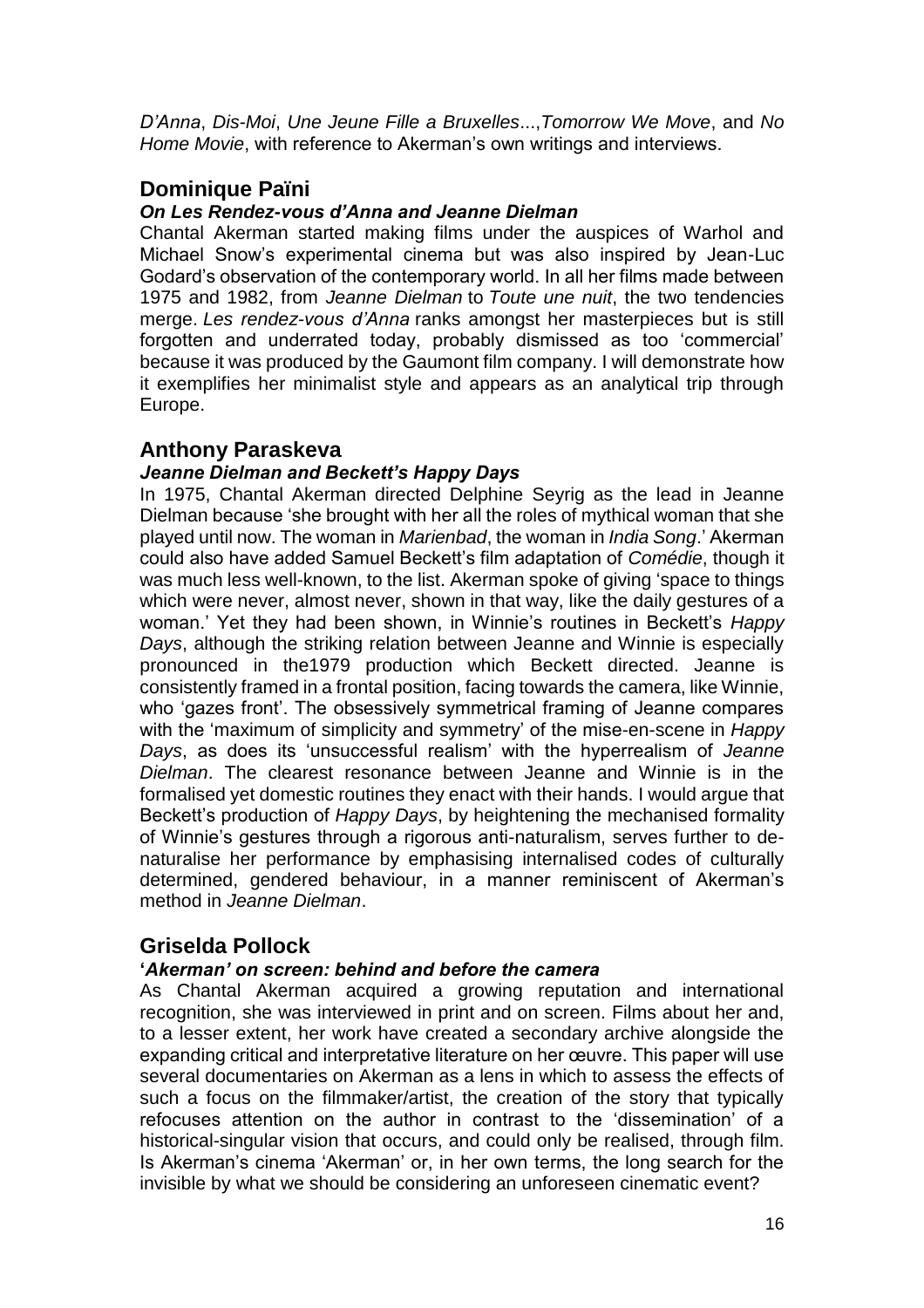## **Kate Rennebohm**

#### *Time Spent with an Image: Chantal Akerman's Moving Image Ethics across Cinema and the Gallery*

In this presentation, I will draw out Chantal Akerman's unique and radical moving image ethics. Akerman's ethics necessitate a very different form of consideration than those of most discussions of cinema and ethics. In those, scholars are concerned with either the moral, accurate, representation of the past (with documentary film) or the hope for a "good" effect on spectators' future thought and behavior (with fiction film). By way of contrast, Akerman's ethics of the image are acutely presentist. Her film and image-making practice works to highlight the ethical possibilities and difficulties we encounter in our very engagement with *images themselves*. In Akerman's films, the image does not stand in for or represent an ethical problem that lies elsewhere – rather, her films explore the intensely modern question of what it means to treat the image itself as an object of ethical concern.

This paper will develop and detail this argument via analyses of the different facets of Akerman's moving image work. Through discussions of her fiction films, including *La Captive* (2001) and *Toute une nuit* (1982), and her documentary films, particularly *Sud* (1999) and *No Home Movie* (2015), I will illustrate the ways in which Akerman links the challenges of connecting to images spectatorially (foregrounded in her famous long takes) to the difficulties of connecting to both individuals and absent pasts, as well as the conclusions that Akerman finds in such a concordance. Finally, by attending to Akerman's ethical equivalency between image and reality, we will also find here a new framework to understand her transition into moving image installation work.

## **Adam Roberts**

*Chantal's cantabile: Akerman's relationship with music and the musical* Akerman, talking about aspects of the soundtrack for her 1976 film *News From Home*, said: 'It was like a musical piece. We see one car - but the sound is not totally [in]synch ... I put the sound more musically than realistically'. What might Akerman mean by 'musically' here? To answer this, this talk will search for clues in her films and make mention of her contact with the contemporary music scene in downtown New York from the early 1970s onwards.

## **Corinne Rondeau**

## *Of Marginality as Resistance*

One cannot simply acknowledge the diversity and formal heterogeneity of the work of Chantal Akerman. Any variation includes an invariant, otherwise we would not know what changes in what does not change. For this purpose we will define this invariant by the term of marginality, emphasising the difference between margin and border. The margin (in Latin *margo*, edge) is beyond the limit implied by the notion of border: separation of two contiguous parts, threshold of conflicts and identities. Indeed, the different genres of Chantal Akerman's cinema (comedy, documentary, fiction) play less of separation of forms and places, either side of a border, but moreso with the peripheries of the conventions themselves by displacing the topoi in the broadest sense. Thus the installation *From the Other Side*, presented at Documenta in Kassel, displaces the film to *the other side* in order to make audible a voice in the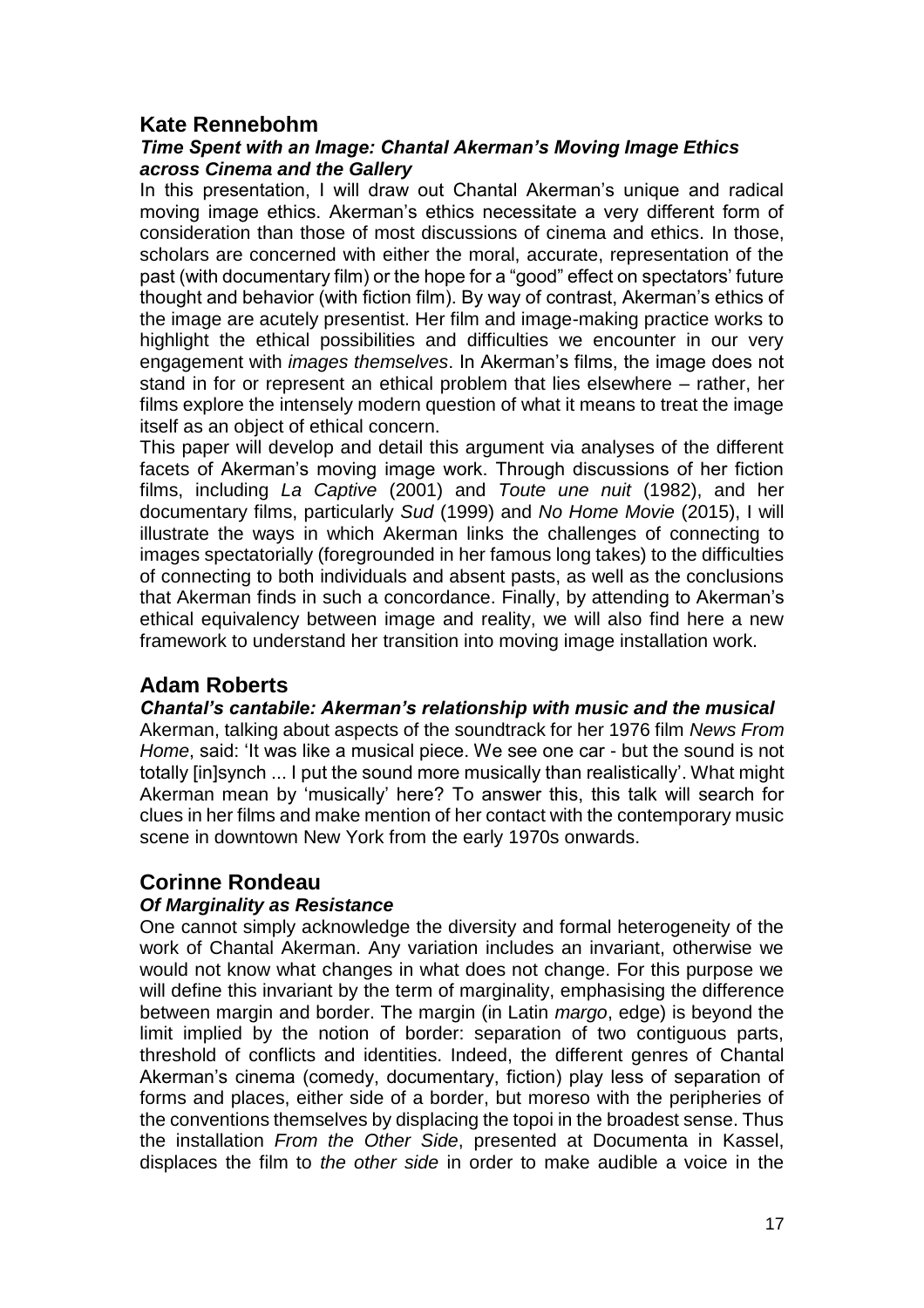Mexican desert in the middle of an exhibition space after making it resonate in a projection room in front of images of a highway leading to Los Angeles.

If a border imposes itself by the assertiveness of its limits, the margin generates uncertainty and opens up an infinity of renewals. One could speak of the oceanic feeling of the artist, an "I" that refuses to be compounded with limits, conventions, and discovers through motion itself the soul of resistance.

One must therefore define in what new way the cinema of Chantal Akerman is marginal, how marginality conditions her resistance, how this marginality questions the notion of identity in favour of a belonging and, finally, how that identity and belonging replaces the duo border/margin.

## **Alison Rowley**

#### *Between Fiction and Documentary: 'realness' in La Captive (2000) and La Folie Almayer (2011)*

Interviewed in 2012 for *Cinéma du Réel*, the international documentary film festival in Paris, Chantal Akerman said 'I think all great fiction films have something of documentary'. Two examples she chose as illustrations were F.W. Murnau's *Tabu* (1929) and Robert Bresson's *Au Hasard Balthazar* (1966). Chantal Akerman has spoken about the role played by *Tabu* in her free adaptation of Joseph Conrad's novel *Almayer's Folly* but has been less direct about the example of Bresson's filmmaking for her own. Taking as case studies *La Captive* and *La Folie Almayer,* the intention of this paper is to draw out some relations between Akerman, Murau and Bresson in their approach to storytelling in film. In so doing, it might be possible to argue, with the support of a recently published essay by Italian political philosopher Olivia Guaraldo, that *in between* documentary and fiction, so marked in Chantal Akerman's filmmaking is the setting for the 'scandalous property' of 'realness' Hannah Arendt understood as politics.

## **Jean-Pierre Salgas**

## *Chantal Akerman, inheritor of Silence*

In 1950, the year of the birth of Chantal Akerman, "Belgian of Polish Jewish origin", "old child", "girl from the sacrificed generation" as she liked to be called, *Lazare parmi nous* (Seuil, Paris) was published by the writer Jean Cayrol, who had known the Mauthausen camp and who would write the voiceover of Alain Resnais's *Nuit et Brouillard,* five years later. In opposition to what would soon become the Vulgate, the prohibition of literature on the subject, particularly due to the texts of the essayist Maurice Blanchot, Cayrol, by resurrecting the parable of Lazarus, showed that far from vanishing, Auschwitz was accelerating modern art: a "lazaréen fiction" must accompany the "white night of humanity" created by the camps. *No Home Movie*, the latest film by Akerman, who ended her days October 5, 2015, shortly after the death the previous year of her mother, a survivor of the camps, is a distillation of her "lazaréen" cinema which was triggered by a double 'modernist' movement: Jean-Luc Godard and *Pierrot le fou* in 1965 and Michael Snow and *La Région Centrale* seen by the young woman in New York in 1971. "There is nothing to rehash my father said, there is nothing to say, my mother said, and it is on this nothing that I work," she stated. Opened and closed by desert images (the Sinai?) *No Home Movie* shows the tender and impossible dialogue, in the Brussels apartment or via Skype, of the nomadic filmmaker and her mother. In this lazaréen cinema, the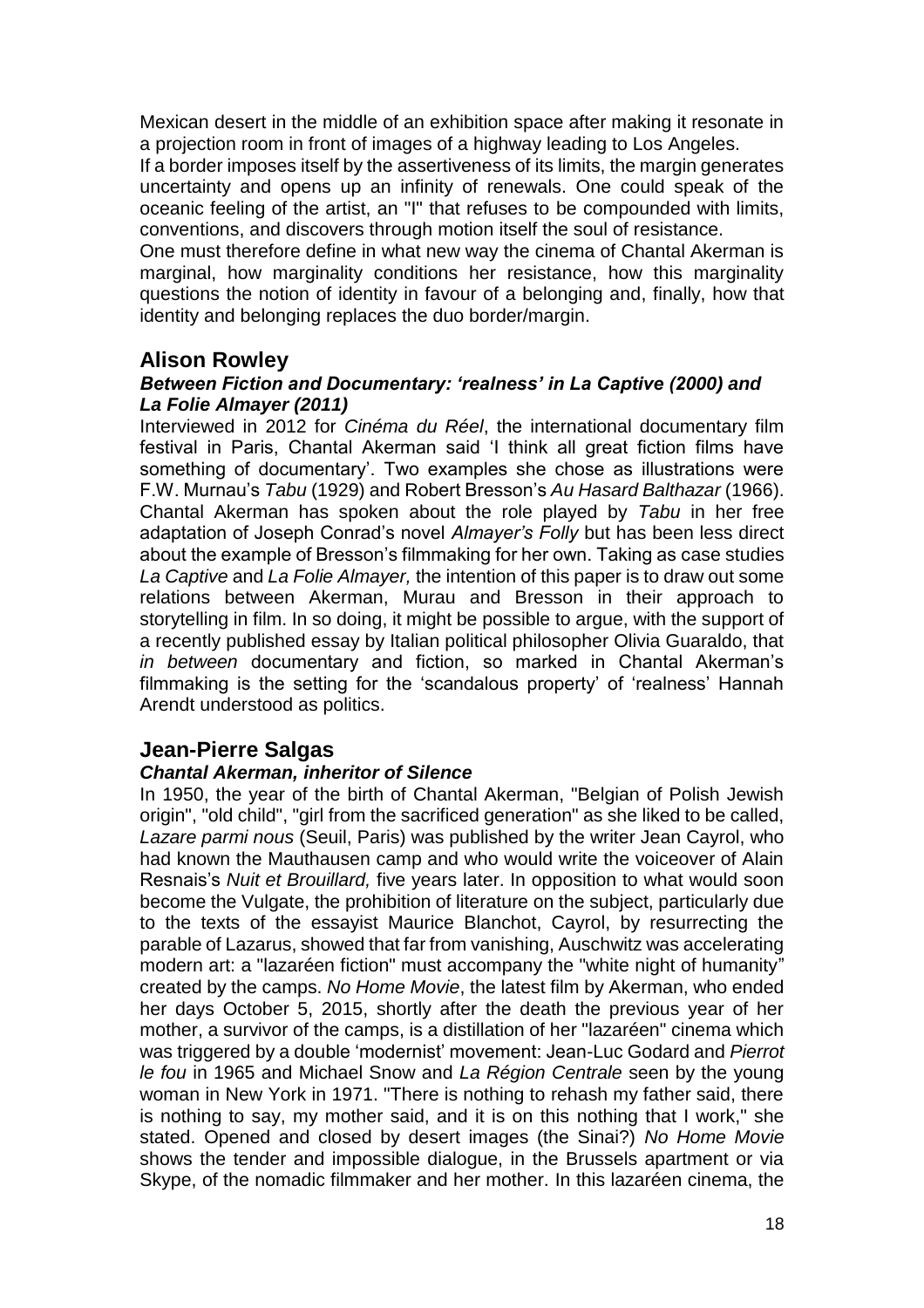chain of women is the only antidote to madness and death. Halfway through *Les Rendez-vous d'Anna,* at the heart of this film, at the heart of her whole work, the mother (Lea Massari) and daughter dialogue in the bed of a motel in Brussels. "Proust wanted his mother to read him stories. I wanted to know the story of my mother." The one that suffered the axe of history ... *No Home Movie* leads us to the edge of this "central region".

## **Marion Schmid**

#### *Chantal Akerman, cinéaste-écrivain*

Celebrated above all as a filmmaker and an installation artist, Chantal Akerman was also a gifted writer. In fact, writing and making films were to a certain extent inseparable activities for this intermedial artist. Like Jean-Luc Godard, Akerman persistently works in-between media, yet the disciplinary habit of separating the arts tends to make us consider her moving image work as if it were created in isolation from writing. This paper will explore the tensions, cross-fertilisations and hybridisations between the written and the cinematic in her oeuvre. Special emphasis will be given to the interplay between the verbal and the visual in her 2013 self-portrait *My Mother Laughs*.

## **Alexa Seligman and Line Langebek**

#### *The artist-mother, an exquisite corpse. Cinema and reality in the digital space of casual sharing*

This artist film considers what is cinematic in the digital present where people, every day, make, send and share videos on their phones and online. When so much is shared, what is the value of the artist medium, particularly if it is indistinguishable from the casually shared? How is cinema distinct from intimate and archival urges of the greater population? Addressing the central theme of the conference "When you try to show reality in cinema, most of the time it's totally false. But when you show what's going on in people's minds that's very cinematic." (Chantal Akerman, 2015), the film finds its cinematic space as a *cadavre exquis* played out between personal videos of the artists, themselves micro-rebellions against what de Beauvoir called the 'slavery of motherhood', footage from YouTube and performed images. The films together construct an image of an artist-mother, a being who finds freedom in her identity as nomad (or risks falling into the abysm of exile). Finally, addressing the theme of Spectator Time and Space, a super-confessional of womankind emerges, at once intimate and transcendent.

## **Sanghita Sen**

#### *From Akerman to Hatoum: making of a feminist aesthetics for visual culture practices contesting the politics of (hyper)visibility and objectification of the female body*

Chantal Akerman's films are like "intimate conversations", which is also one of the defining characteristics of feminist literature and art. They subvert the voyeuristic routine of the mainstream cinema by showing the materiality of the female body, not as an object on display, but in a way that represents agency, will, sovereignty, personhood, desires and fascinations. In doing so, she creates an intimacy that allows for the sharing of stories, woes, drudgery, intimate thoughts, and confusions. Mona Hatoum shares a similar emphasis towards representing the female body, albeit to reclaim it from the patriarchal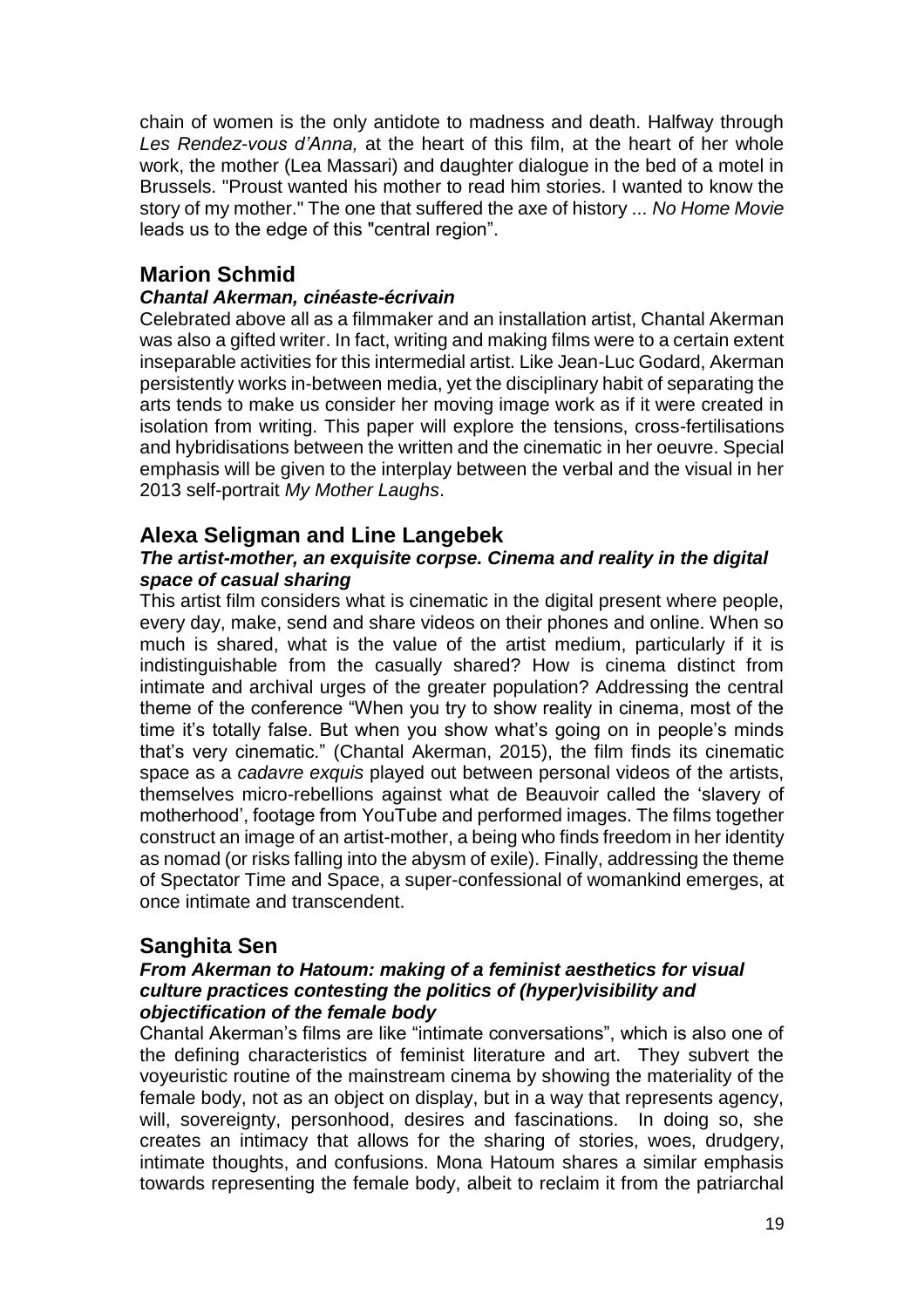traditions of aesthetic practices, to embody conflicting interests and longings. Both Chantal Akerman's *News from Home* (1977) and Mona Hatoum's *Measures of Distance* (1988) make use of letters from their respective mothers written to their daughters in 'exile,' manifested through voiceover. In both, the filmmakers are very much present only through their voice. Through a comparative analysis of these two films in the proposed paper, I will argue that both the films treat "cinema as an artistic and ideological force for women". (1) Though both the films are examples of art following feminist aesthetics of visual representation, Mona Hatoum's is a text that continues the legacy of Akerman's practice of feminist visual aesthetics.

1. Michelle Citron, Julia Lesage, Judith Mayne, B. Ruby Rich and Anna MarieTaylor. "Women and Film: A Discussion of Feminist Aesthetics." (in *New German Critique* 13, Special Feminist Issue (Winter 1978): 82-107.) p. 83

## **Laura Staab**

#### *Displacing the bed: Hélène Cixous, Je tu il elle and Exhibition*

In her 'Three Steps on the Ladder of Writing', Hélène Cixous states, 'In order to go to the School of Dreams, something must be displaced, starting with the bed.' This process of displacement, in Cixous, is a process of additive movement: 'the bed' does not disappear, but its position is shifted, to create an other, different space for the new. To read Cixous, 'the bed' is both the literal bed, and a metaphoric image for the foundation or ground of things. And, as she illustrates in 'Sorties,' this place of sleep in patriarchal thought is indicative of the passive, the feminine; this is the philosophical ground that 'must be displaced.' In re-reading this place of sleep as a 'School of Dreams,' Cixous thus comes to re-vision the feminine: passive *and* active, sleeping *and*  dreaming, exploring, escaping. This paper proposes that, through the figure of the bed, *Je tu il elle* (Chantal Akerman,1975) and *Exhibition* (Joanna Hogg, 2013) enact this Cixousian process of creative displacement, towards revisioning the feminine anew in a filmic 'School of Dreams.' As occurring within each respective film, this paper ventures that displacement occurs *between* the two films, too. For *Exhibition* appears to effect a displacement of Akerman's legacies: not in order to efface these legacies, rather (as in the creative, Cixousian process) towards re-visioning Akerman's oeuvre, envisioning its new becomings.

## **Andrea Thoma**

#### *Vertigo of Presence: Chantal Akerman's NOW, Nomadic Dwelling and the 'War Machine'*

This paper will explore opportunities within audio-visual works to reflect on the discrepancy and coming together of fleeting images with a physical sensation of 'nunc stans' (alluding to Walter Benjamin's 'Jetztzeit') where the viewer's awareness of their own body is engaged in an effort to stabilise impressions of dizzying uncertainty. A close reading of Chantal Akerman's multi-channel installation *NOW* (2015) will consider how a recognition of place (contemporary war zones) is conditioned by nomadic dwelling, where place is experienced 'whilst moving', as put forward in Gilles Deleuze and Félix Guattari's 'Treatise on nomadology – the War Machine' (1988). This includes a continuous juxtaposition of various 'lines of flight' compounded by the sound of the machineries of combat. Like in a cabinet of mirrors, this installation of a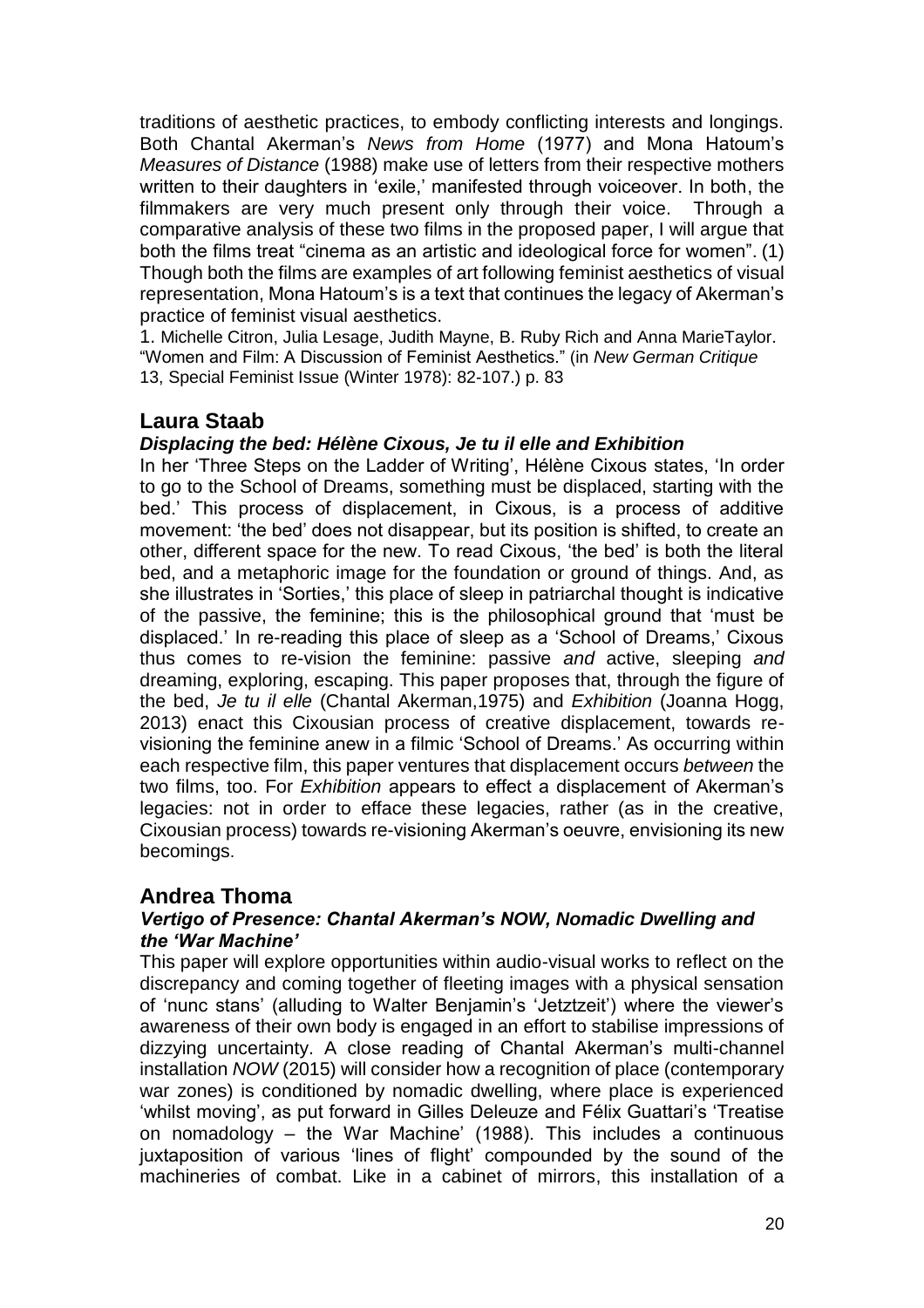virtual/possible place suggesting actual, geo-political places takes different facets, as it is shown in different locations (Venice Biennale and Ambika P3, London) spanning across the 'being-in-place' and absence of its maker.

Akerman's installation will be contrasted with some of Harun Farocki's documentary material in works like *Immersion* (2009) where computersimulated topographies of war zones are used for training soldiers for combat or for dealing with US veterans' post-traumatic stress disorder.

Reference will also be made to the author's own video work *Recurring Viewpoints* (2014) exploring the vertigo and subversive element of nomadic dwelling through moving and still images shot from the John Hancock Tower in Chicago.

## **Jacqui Usiskin**

#### *Politicising the Mobile Spectator through Space: Chantal Akerman's A Voice in the Desert and NOW*

This paper examines the phenomenological consequences that arise when the static eye implied by the cinema screen's framed perspective dissipates and bursts out towards peripheral embodiment encompassed by the immersive space of the moving image installation. I will address the question whether or not this detonation that grants the viewer mobility engenders an elevated sense of responsive participation and active subjectivity beyond that of the immobile viewer. Chantal Akerman's installations *A Voice in the Desert* (2002) and *NOW*  (2015), as installed in the exhibition *Chantal Akerman: NOW* at Ambika P3, will provide the means to explore how mobility within the gallery space is restricted and dictated by the spatial positioning of the screens. As the viewer transitions from a stabilised, removed and contemplative posture elicited by the former artwork to the locus of mobility, immersion, and barraged perception stimulated by the latter artwork, it is evident that the spatialisation of the installation becomes a factor when considering the activation of viewer engagement, particularly with that of a political nature. Grounding this enquiry in Jacques Rancière's notion of the 'emancipated spectator', I will argue that in emphasising the spaces in-between the screens, Akerman's installation space pushes emancipation to its limits. In emphasising the viewer's distance from the effects of displacement, illegal immigration and deracination within the contentious locations explored in the videos, the calculated yet mobilised movement facilitated by the installation of the screens transforms the 'emancipated spectator' into a spatially politicised, active subject.

## **Roberta Veiga**

#### *Self-inscription in Chantal Akerman's Là-bas and D'Est: for an interstitial political gesture*

Eastern Europe, 1993, and Israel, 2006: two contexts eminently historic and political. In the early 1990s, after the fall of the Berlin Wall and the extinction of the Soviet Union, Eastern Europe underwent a transition from socialism to a liberal and capitalist democracy. From 2000 to 2005, the series of conflicts between Israelis and Palestinians in the Gaza Strip, known as the Second Intifada, increased with the new strikes against Israeli cities. This is where and when Chantal Akerman shot two documentaries: *D`est* (1993) and *Là-bas*  (2006). However, contrary to expectations, none of them deal directly with the ongoing events. Contrarily, Akerman avoids the conventional form of historic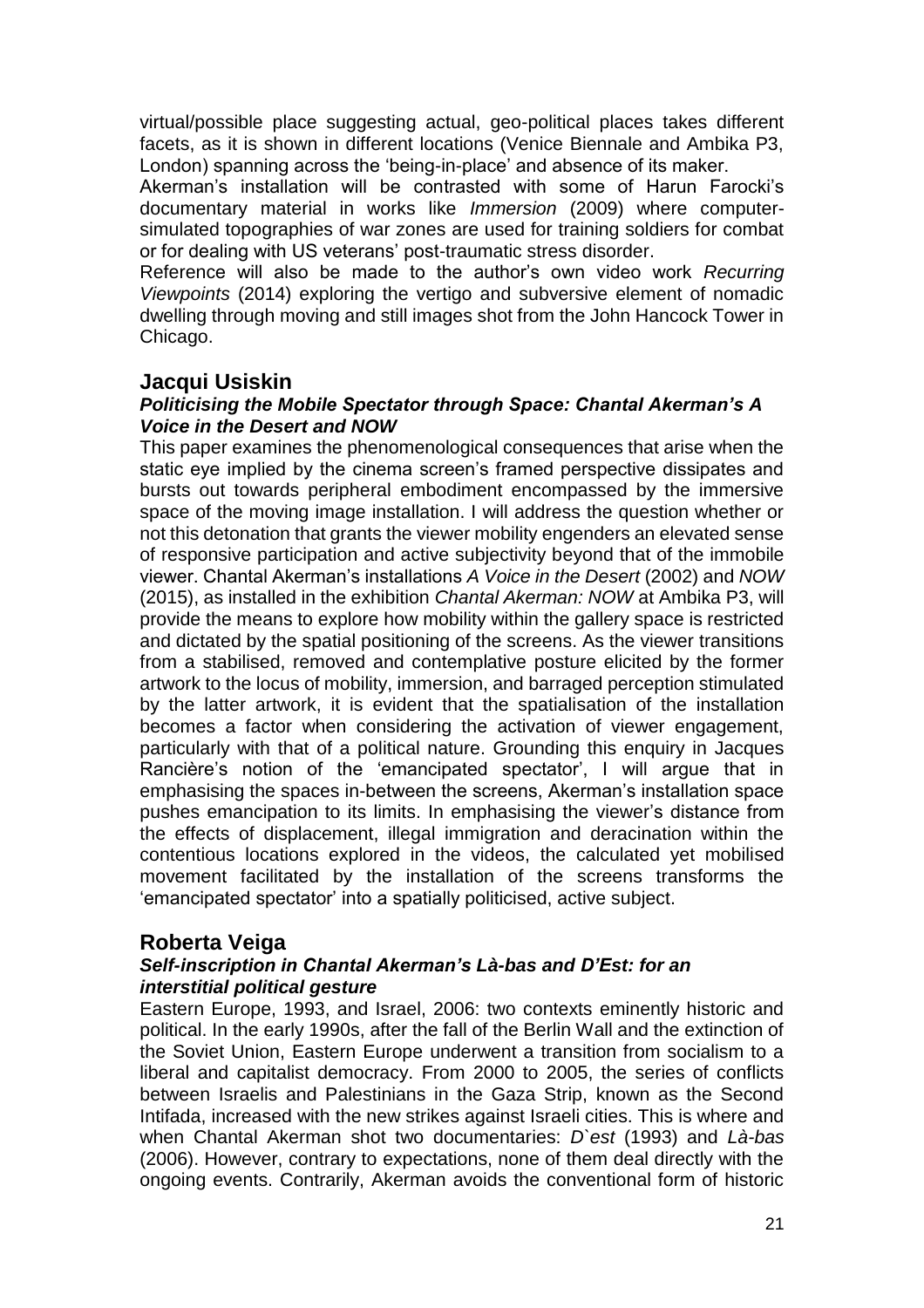documentaries and refuses to face the political issues directly. She places herself as a distant observer who brushes these worlds with the camera. One may ask oneself: is it possible to make a political documentary about a place at war without leaving one's apartment? Is it possible to make a political cinema in the Eastern Europe of the 1990s without listening to the people or watching out the capitalist emblems? What can the image do amid such devices? My proposal consists in thinking how subjectivity, as it is cinematographically concocted, can generate a sensible form in which memory is not a thorough narrative of the world or of the Jewish background of the filmmaker, but instead a gappy and effaced experience.

## **Maria Walsh**

#### *Intervals of Inner Flight: The Redux Version*

In a recent book, Griselda Pollock reads Akerman's oeuvre as an attempt to visualise the effects of unmourned trauma transmitted to the children of Holocaust survivors. Others have previously suggested this but what makes Pollock's reading definitive is its recuperation of the moment in which Akerman's mother conveys her loss in the documentary component of Akerman's installation *Walking Next to One's Shoelaces Inside an Empty Fridge* (2004). Before this moment, '[w]e accepted the signs of her cinematic intervention but we knew not the specifics of their causation in a deeper, still culturally unacknowledged trauma that flowed beside but was not reducible to the choked feminine voice in culture meeting a new cinematic formalism' (Pollock, 2013:340). In my 2004 article on Akerman's *News From Home* (1976), I engaged with readings of the film in relation to the feminine in order to release the film from being read as manifesting the impossibility of woman's desire (Stephen Heath) or a desire to return to the mother (Richard Kwietniowski), arguing instead that the indeterminacy of the final sequence opens out onto a transformative *freedom from identity*. In this paper, I want to persist with this idea but reframe it in terms of Pollock's insistence on Akerman's work being a journey towards trauma. In *News From Home* and the earlier *Hotel Monterey* (1972), Akerman's use of static camera and tracking durations build structural narratives in which rigid spaces, respectively outdoor and indoor, become more fluid and abstract. This is not at odds with a cinema of trauma, but puts the emphasis on how the creation of perceptual novelty through (camera) staring and durational reframing generates transitional moments of creative futurity for the spectator and perhaps for the artist.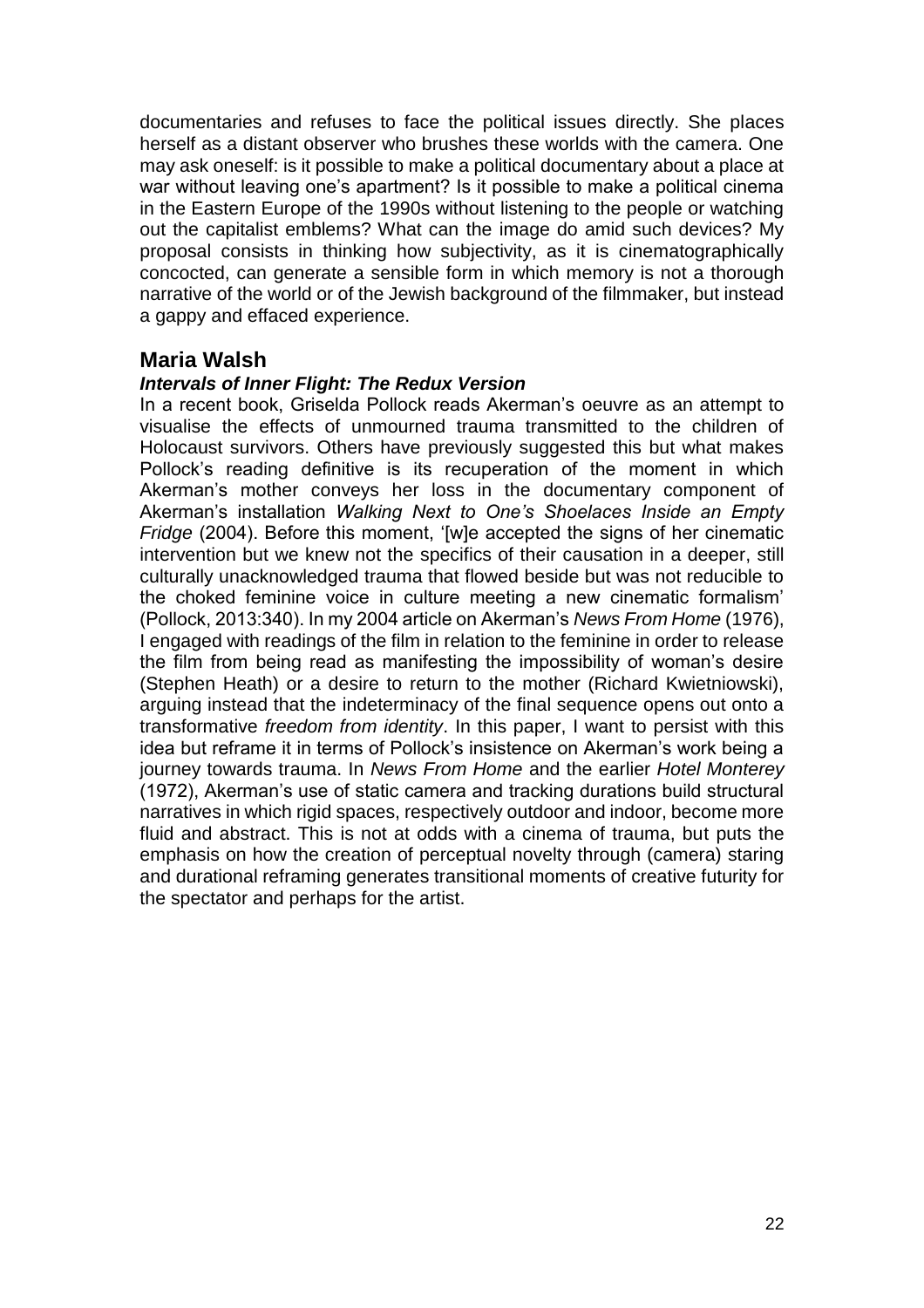# **Biographies**

## **Janet Bergstrom**

Janet Bergstrom, Professor of Cinema & Media Studies, UCLA, followed Chantal Akerman's work since her first retrospective at Berkeley's Pacific Film Archive in November 1976. Founding co-editor of *Camera Obscura*, her essay on *Jeanne Dielman* and excerpts from a group interview appeared in fall 1977 in that journal. Other essays on Akerman include "Chantal Akerman: Splitting," published in her anthology *Endless Night: Cinema and Psychoanalysis, Parallel Histories,* 'Keeping a Distance: Chantal Akerman and the Spirit of the 1970s' in *Sight and Sound*, and 'Heartfelt,' following Akerman's death, in *Senses of Cinema*. Bergstrom specializes in archivally-based, cross-national studies of émigré directors such as Murnau, Renoir, Sternberg and Hitchcock. She has published four visual essays along the same lines on DVD.

## **Nadine Boljkovac**

Nadine Boljkovac (PhD, Cambridge) is Senior Lecturer in Film at Falmouth University. She was a UNSW 2015-17 Postdoctoral Fellow, the Brown University 2012-13 Carol G. Lederer Postdoctoral Fellow, a University of Edinburgh 2010 Postdoctoral Fellow, and University of Aberdeen 2009-10 Film Teaching Fellow. Her monograph examining affect and ethics via Chris Marker and Alain Resnais, *Untimely Affects: Gilles Deleuze and an Ethics of Cinema*  (EUP 2013), was reissued in paperback in 2015. A monograph in progress, *Beyond Herself: Feminist (Auto)Portraiture and the Moving Image*, assesses women's experiences of reinvention. Projects include: *Against Nature: The Cinema of Werner Herzog* with Hanjo Berressem, and *Deleuze and Affect* with Charlie Blake. Peer-reviewed pieces appear in a *Film Theory Handbook*  (forthcoming); *Understanding Deleuze, Understanding Modernism*; *Deleuze Studies*; *Open Letter: A Canadian Journal of Writing and Theory*  ('Remembering Barbara Godard'); *Anamnesia: Private and Public Memory in Modern French Culture*; *Gilles Deleuze: Image and Text*.

## **Philip Cartelli**

Philip Cartelli is a filmmaker and researcher. He holds doctoral degrees from Harvard University's Sensory Ethnography Lab (USA) and the École des hautes études en sciences sociales (France). His writing has been published in a variety of journals and his film and video works have been shown in international festivals, conferences and installation settings.

## **Adriana Cerne**

Adriana Cerne is the co-founder of Leyden Gallery in London where she works full-time as director and curator. She also lectures at the Royal College of Art in the School of Communication in the Department of Critical and Historical Studies. Her doctoral research at the Department of Fine Art, University of Leeds is based upon feminist counter cinema films and filmmaking from the 1970s to the early 1980s with a focus on the work of Chantal Akerman. Her work engages with art and its objects in a highly interdisciplinary way, which includes, but is not limited to, feminist theory, psychoanalysis, visual & literary theory, text/Image relations and cultural analysis. She has researched 17<sup>th</sup>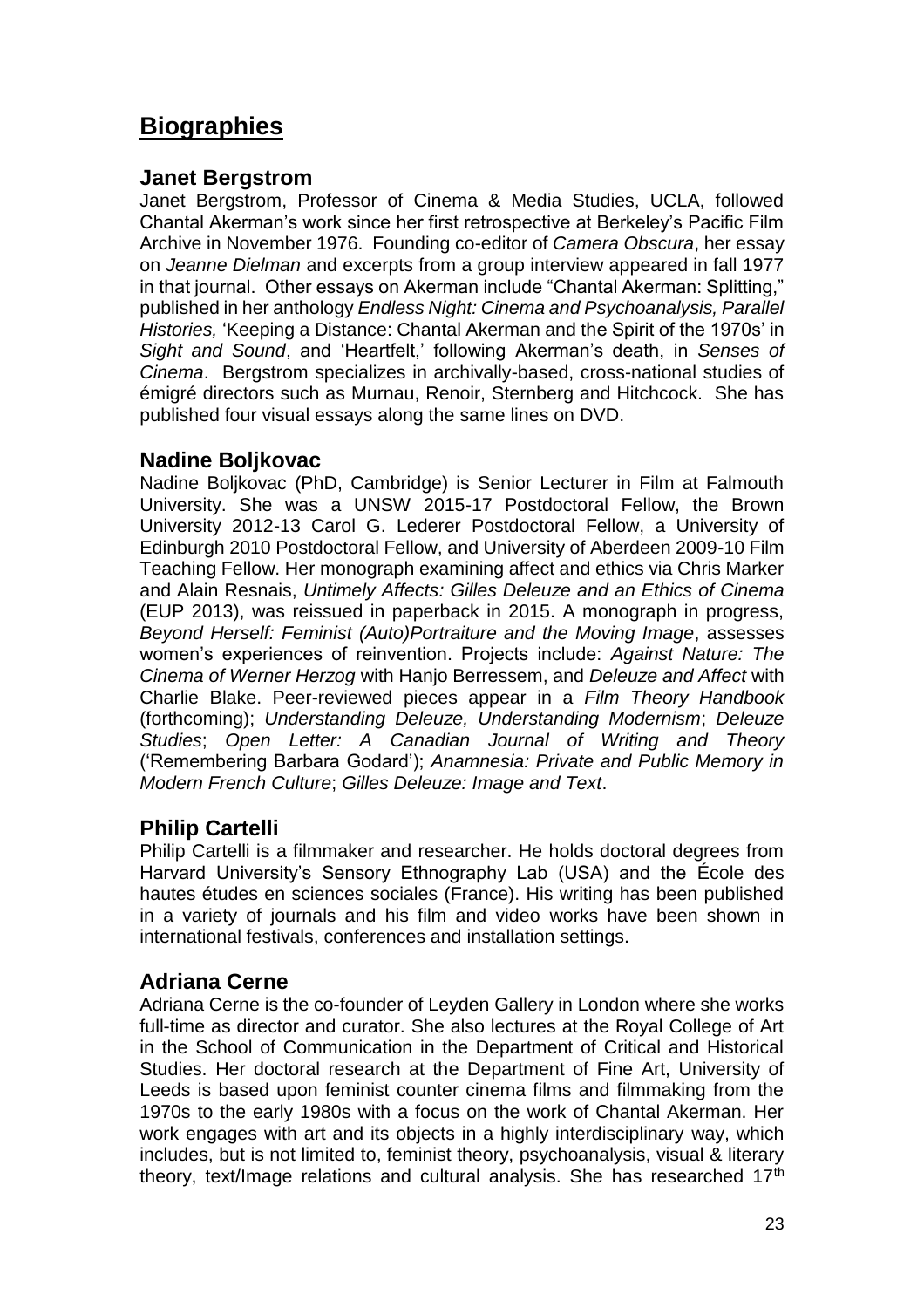Century Dutch genre paintings in order to explore the appearance of the 'loveletter'. Her trans-disciplinary approach to the research has enabled questions of the relations between love-letters, the polemics of women's filmmaking and the concept of the 'everyday' as an aesthetic encounter to emerge. Recent work on the concepts of reverie and contemplation as aesthetic encounter is being further developed in current writing that is setting out to reconsider the trope of the female bather in art.

## **Jenny Chamarette**

Jenny Chamarette is Senior Lecturer in Film Studies at Queen Mary University of London, author of *Phenomenology and the Future of Film: Rethinking Subjectivity Beyond French Cinema* (Palgrave Macmillan, 2012) and co-editor of *Guilt and Shame: Essays in French Literature, Thought and Visual Culture (*Peter Lang: 2010). Her approaches to phenomenology, embodiment and intermediality in contemporary art cinema have led to publications on Chantal Akerman and Agnès Varda, and other transcultural filmmakers including Elia Suleiman and Abbas Kiarostami. She is currently working on a book-length monograph entitled *Cinemuseology: Cinema Screens, Museum Vitrines and Cultural Politics* and has recently been commissioned to write a book on the architecture of Chantal Akerman.

## **Mariangela Ciccarello**

Mariangela Ciccarello is an artist, filmmaker and curator who holds degrees from the universities of Bologna and Aix-en-Provence. Since 2013, she has produced a series of films and videos, including during a residency at the UnionDocs Center for Documentary Art in Brooklyn, which have screened widely in film festivals (Locarno, Torino, Edinburgh) and visual art contexts.

## **Corina Copp**

Corina Copp is a writer and artist working at the intersections of performance, film, and contemporary feminist poetics. She is the author of *The Green Ray*  (Ugly Duckling Presse, 2015); and the play, *The Whole Tragedy of the Inability to Love*, inspired by the successive forms of the work of Marguerite Duras. Recent texts: *Warm Equations* (Edition Patrick Frey, Zurich); *BOMB*; *Cabinet*; Triple Canopy's *Corrected Slogans: Reading and Writing Conceptualism*. Her paper, 'ATARAXIA: Freedom from Disturbance (on the work of Jean Day)', was presented at the 2010 University of Greenwich Cross-Genre Festival, published in *Cambridge Literary Review* 11/5. Performance work: Leonard & Bina Ellen Art Gallery at Concordia University, Artists Space, LMCC *Workspace* (Writerin-Residence, 2013-2014). She is currently working on English translations of two texts by Chantal Akerman, the play *Hall de nuit;* and *Ma mère rit* (The Song Cave, LLC, rights pending).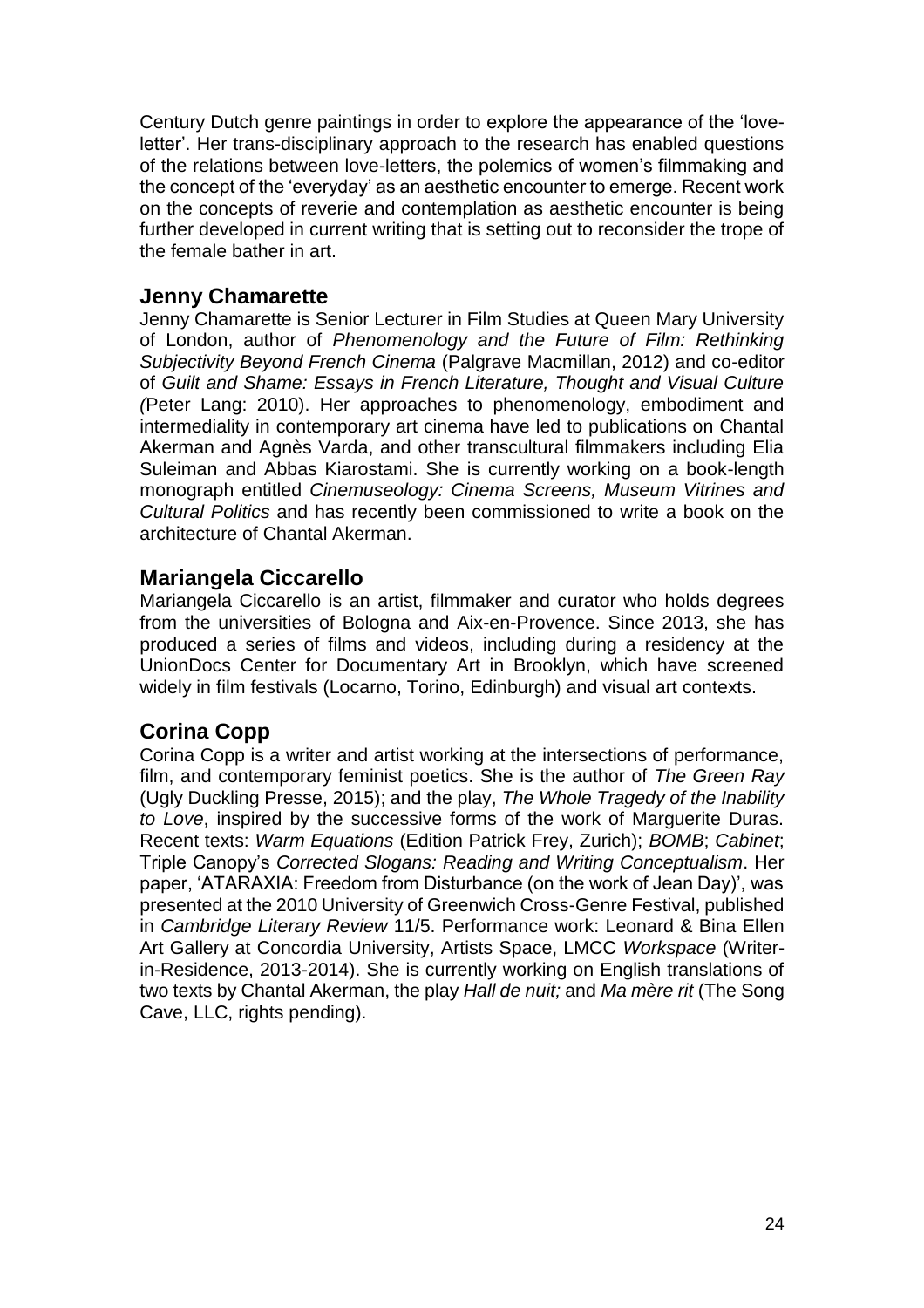## **Azadeh Fatehrad**

Dr. Azadeh Fatehrad is an artist and curator based at the Photography Programme of the Royal College of Art, London. Her projects explore still and moving image archives investigating the ways in which the feminist movement has been expanded among urban middle class women in her home country of Iran. As part of her research, Fatehrad has curated a series of public programmes including the recent exhibition *Hengameh Golestan: Witness 1979* at The Showroom, London, as well as *Iran's Women's Movement* at Framer Framed, Amsterdam. She has presented academic papers at a variety of conferences and symposiums, such as 'The Feminist Movement in Twentieth Century Iran' at the International Institute of Social History, Amsterdam; 'Poetic and Politic: A Re-Reading of Iranian History after the 1979 Revolution' at Delfina Foundation, London; and 'Challenging Gender, Embracing Intersectionality' at Stockholm University, Stockholm; 'Moving Pictures and Photoplays: New Perspectives in Silent Cinema' at the University of York; and 'Challenging Gender, Embracing Intersectionality' at Kingston University, London . Fatehrad has exhibited her work internationally in London, Vancouver, New York and Tehran.

www.azadehfatehrad.com

https://rca.academia.edu/AzadehFatehrad

## **Sandy Flitterman-Lewis**

Sandy Flitterman-Lewis is the author of *To Desire Differently: Feminism and the French Cinema* and co-author of *New Vocabularies in Film Semiotics*. Her background in feminist film theory is largely due to her doctoral work in Comparative Literature at UC Berkeley, where she earned her PhD in 1984. As one of the four founding co-editors of *Camera Obscura*, she helped formulate the aims and focus of this first journal of feminism and film theory. The journal's inaugural issue in 1976 was one of the first English language publications to discuss Chantal Akerman's pioneering film, *Jeanne Dielman*. Her work on the Shoah in France, *Essays on Childhood, the Family and Antisemitism in Occupation France* treats material culture and daily life before, during, and after World War II. She teaches courses in film through the English and Comparative Literature departments at Rutgers University in New Brunswick, New Jersey.

## **Albertine Fox**

Albertine Fox is a Junior Research Fellow at Churchill College, Cambridge. She was awarded her PhD in French Studies from Royal Holloway, University of London after completing a BA in French with Music and an MA that explored the 1970s cinema of Marguerite Duras. She has a monograph forthcoming with I.B. Tauris entitled *Godard and Sound: Acoustic Innovation in the Late Films of Jean-Luc Godard*, arising from her doctoral research. Her current postdoctoral project concentrates on the aesthetics of the film interview in Chantal Akerman's documentaries, beginning in 1980. She is particularly interested in the interaction between the act of listening and the face-to-face encounter in Akerman's work. Her recent publications include a profile piece on the Swiss filmmaker Anne-Marie Miéville, an article published in the journal *SEQUENCE* on Godard's video work, and a forthcoming chapter on voice in the co-edited volume, *Locating the Voice in Film: Critical Approaches and Global Practices*.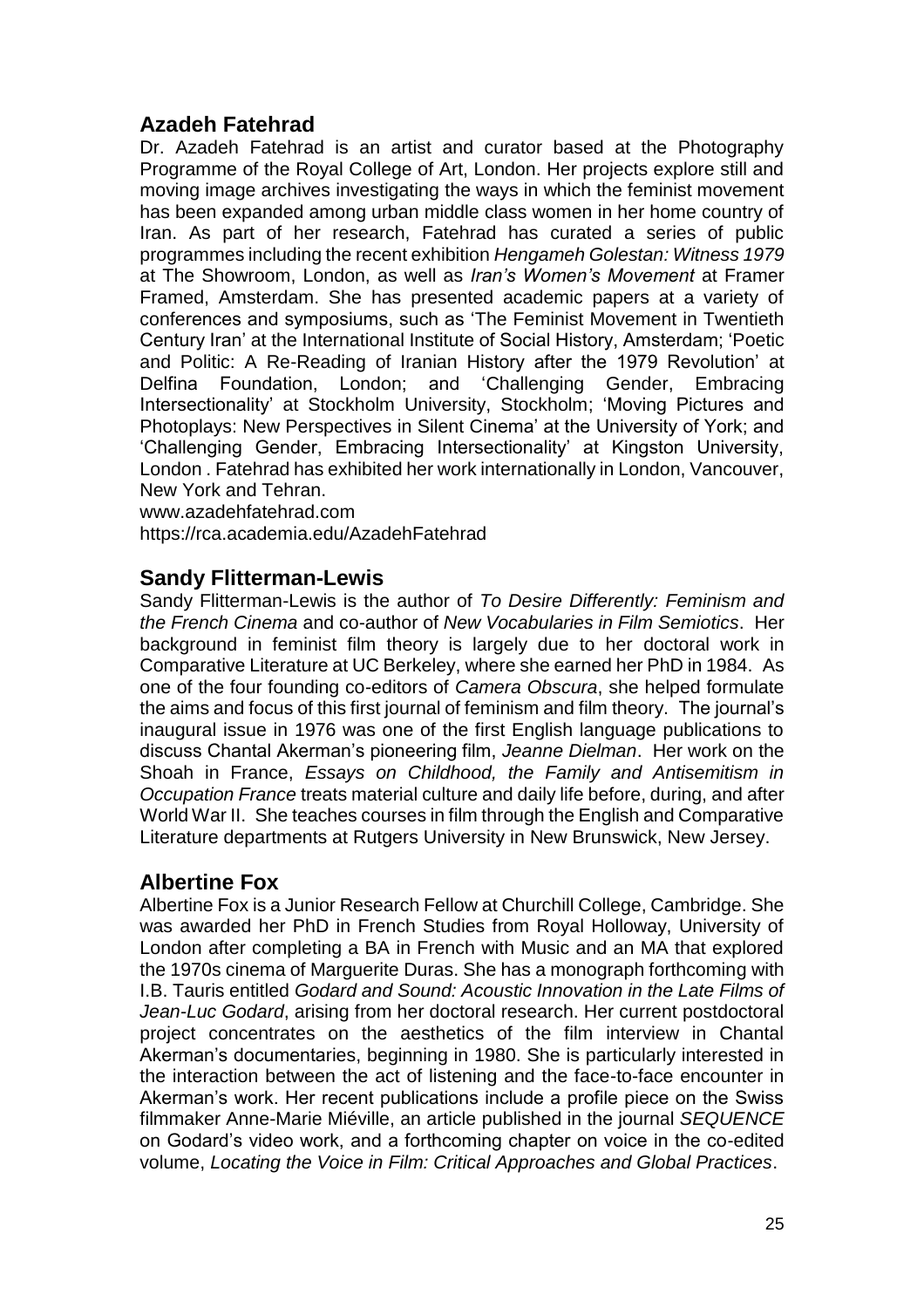## **Hasmik Gasparyan**

Hasmik Gasparyan is a PhD student at the University of York, Department of Theatre, Film, Television and Interactive Media. She holds an MA with Merit in Screen Documentary (Goldsmiths, University of London, 2010-2011) and BA, MA in Feature Film Direction (Armenian State Pedagogical University, Yerevan, 1993-1998). Hasmik worked as a television director and independent documentary filmmaker for more than ten years in Armenia. She worked as volunteer film previewer at the Sheffield Documentary Festival (Doc/Fest) for three years and film curator at the Armenian Cinema Salon, Armenian Institute in London. Hasmik Gasparyan's works have been presented at international festivals and art events in UK, Japan, Turkey and Armenia. Currently Hasmik is a 2nd year PhD student at The University of York.

## **Michael Goddard**

Michael Goddard is Senior Lecturer and Course Leader in Film, TV and the Moving Image at the University of Westminster. Previously he was in the School of Arts and Media at the University of Salford. He has published widely on Polish and international cinema and media culture as well as cultural and media theory. He recently published a book, *Impossible Cartographies* on the cinema of Raúl Ruiz. He has also been doing research on sonic cultures including both popular music focusing on groups such as The Fall, Throbbing Gristle and Laibach, as well as free and guerrilla radio, culminating in editing two books on noise, *Reverberations* and *Resonances*. He is currently completing a research project, *Guerrilla Networks*, examining radical media ecologies in film, TV, radio and radical politics in the 1970s from a media archaeological perspective. This draws on work developing the paradigms of both media ecologies and media archaeology. Most recently, his research focuses on contemporary audiovisual popular culture and urban space. He is currently a CAPES/Science without Borders Special Visiting Researcher, working on the project "Cities, Creative Industries and Popular Music Scenes." He is co-editing two journal issues on the return of *Twin Peaks*, and an edited collection on music video.

## **Heike Klippel**

Heike Klippel is professor of film studies at the Braunschweig University of Arts. She studied German Literature, Philosophy, Film and Television Studies and Sociology at the Universities of Mainz and Frankfurt. She recently conducted a research project on discourses of poison and poisoning in science and film. She co-edited *Film als Idee / Film as Idea* (bilingual edition of the writings of experimental filmmaker Birgit Hein) Berlin: Vorwerk 8 2016; *"Raus aus seinen Kleidern"* (Essays on the work of experimental filmmaker Corinna Schnitt) Frankfurt, Basel: Stroemfeld 2014. Her books include *The Art of Programming – Film, Programm und Kontext* (ed., Münster: Lit, 2008), *Zeit ohne Ende* (Essays on time, women, and cinema) (Frankfurt a.M.: Stroemfeld, 2009), and she is co-editor of the feminist film journal *Frauen und Film*.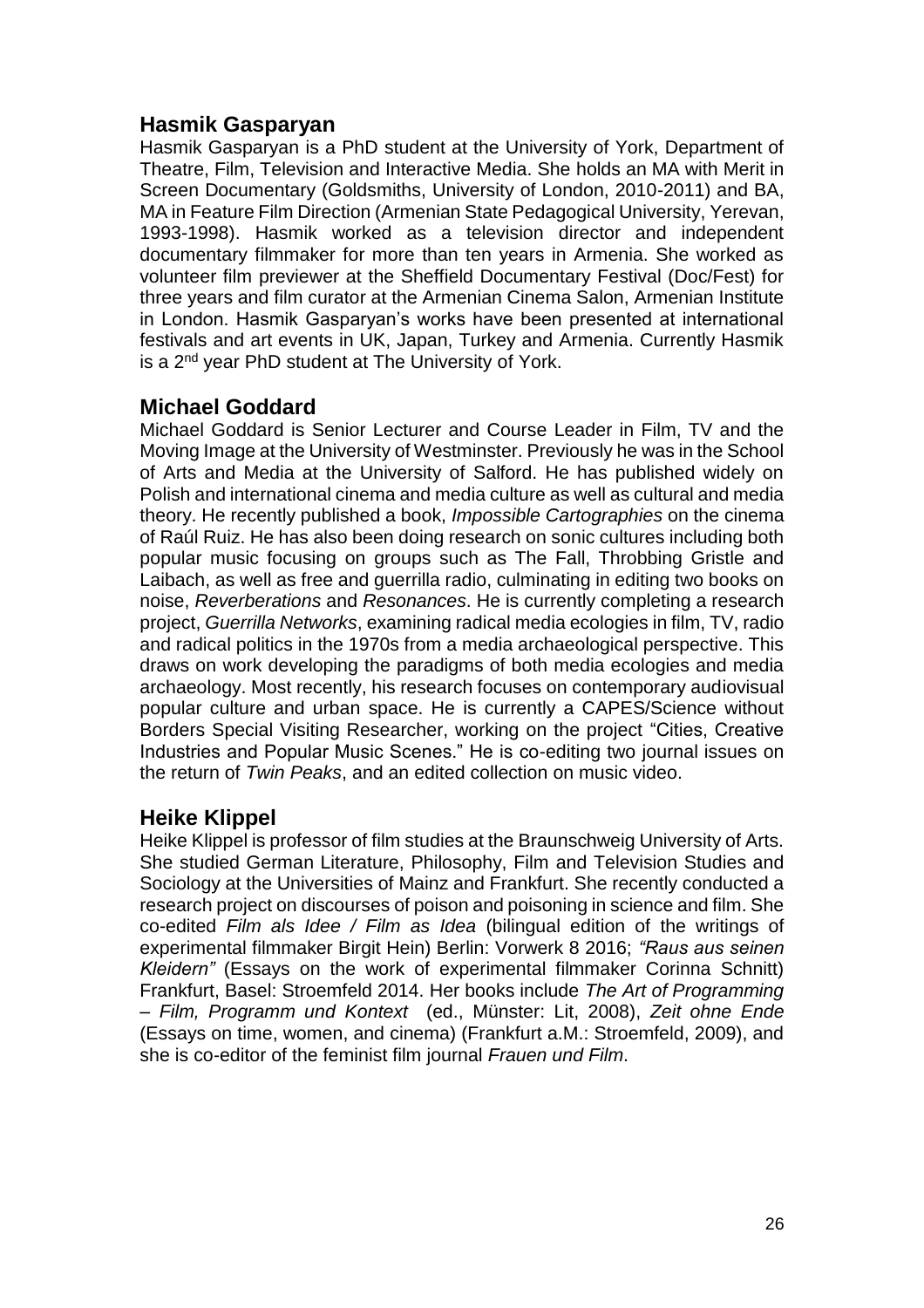## **Line Langebek**

Screenwriter Line Langebek has written short films, including *Field Study*  (director Eva Weber), *Anonymous* and *Echoes*; a French/Albanian documentary as well as an experimental film for artist Maryam Jafri. The fiction feature film *I'll Come Running* was released through IFC Films and she wrote the short original drama *Sink or Swim* for Channel 4. She is currently working on new film and TV projects, lectures at Regent's University London and lives in London.

## **Alisa Lebow**

Alisa Lebow is a Reader in Film Studies at the University of Sussex. A documentary film scholar and maker, her research is concerned with subjectivity and questions of the political in documentary. Her books include *The Cinema of Me* (Wallflower Press, 2012), *First Person Jewish* (University of Minnesota Press, 2008) and *the Blackwell Companion to Contemporary Documentary*, co-edited with Alexandra Juhasz (2015). Her most recent project, *Filming Revolution* is a Leverhulme Trust funded interactive database documentary about filmmaking in Egypt since the revolution (2015): [www.filmingrevolution.org](http://www.filmingrevolution.org/)

## **Giulia Magno**

Giulia Magno has completed an MA in Film Curating at Birkbeck, University of London. With a background in history of art and design at Sapienza, University of Rome and Université Paris-est-Marne-la-Vallée, her research examines intermediality, phenomenology, reception, and the changing spaces and temporalities of moving image exhibition. Over the past four years, she has been researching Chantal Akerman's work between Paris, Rome and London and is currently curating a retrospective of Akerman's films at the MAXXI museum of Rome. The exhibition project is the object of a practice-led research entitled *Chantal Akerman: Film Curating Between the Black Box and the White Cube*, conducted at Birkbeck under the supervision of Janet McCabe and Laura Mulvey.

## **Carla Maia**

Carla Maia lives and works in Belo Horizonte, Brasil. She has a PhD in Communication from the Universidade Federal de Minas Gerais/UFMG. She is Associate Professor of the Communication and Arts Institute, UNA University Centre and visiting scholar at Tulane. Her Master dissertation (2008) focused on Chantal Akerman's films and her Doctorate thesis (2015) is about films by/with women in Brasilian contemporary documentary. Curator and programmer, she has organised three retrospectives of Chantal Akerman in Brasil (forumdoc.bh - 2006; CCBB Rio de Janeiro, São Paulo and Brasília - 2009; FestCurtas BH - 2016) introducing her work to the Brasilian public. Chantal attended the retrospective at CCBB in 2009, and they kept a short but friendly correspondence until her death in 2015. She has also organised retrospectives of Naomi Kawase, Trinh T. Minh-ha, Pedro Costa and Rithy Panh. Since 2006, she is a programmer of the forumdoc.bh:Documentary and Ethnography Film Festival of Belo Horizonte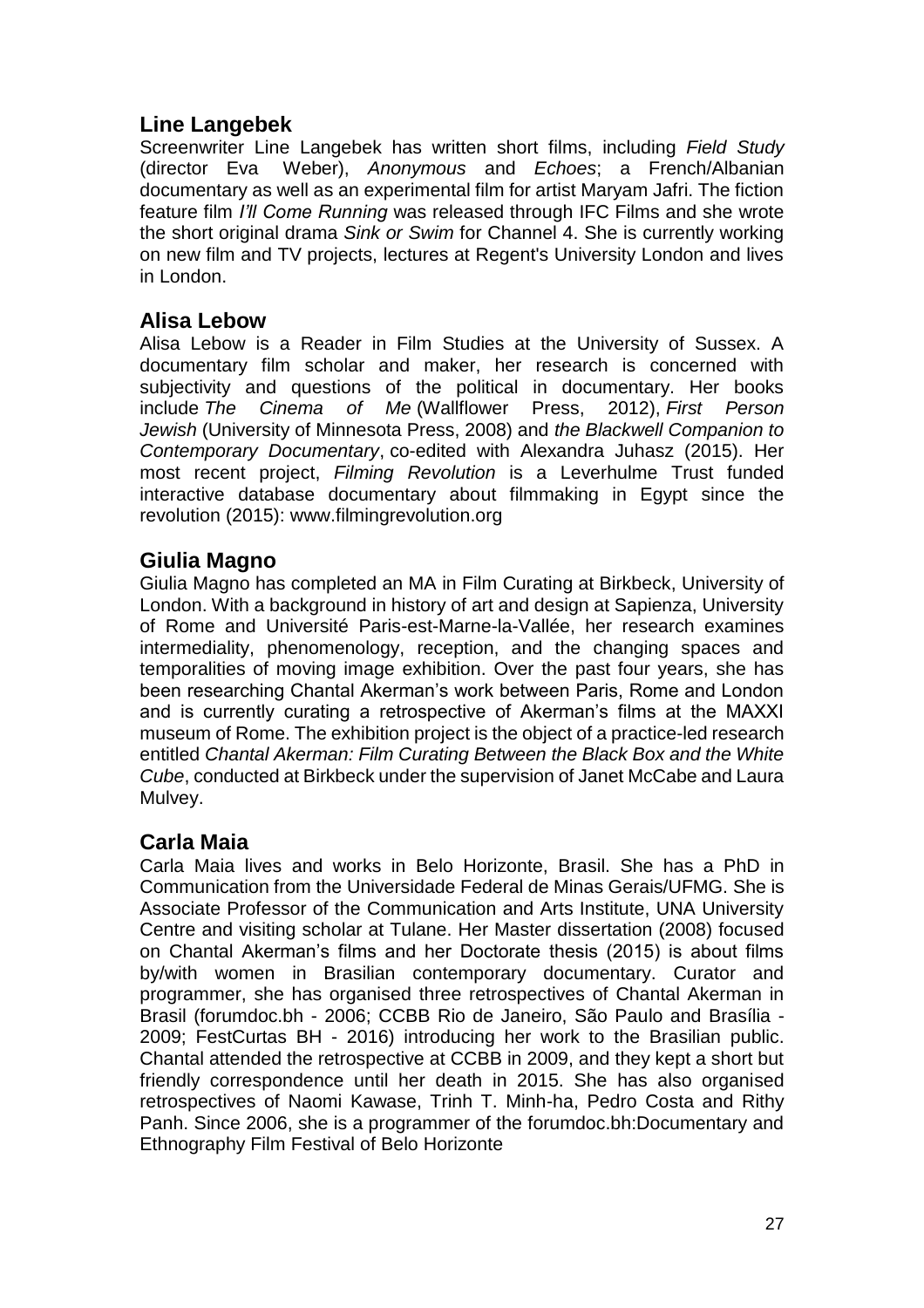## **Michael Mazière**

Michael Mazière is an artist and curator, currently Reader in Film and Video and executive member of the Centre for Research and Education in Arts and Media (CREAM) at the University of Westminster. His research practice encompasses the production of artworks, the curation of exhibitions, lecturing and writing about artists' film and video. Prior to academia Mazière worked in artist' led film and video organisations including the London Film-makers Cooperative, London Video Arts and The Lux Centre and published widely in the field of avant garde film. Mazière shows his films internationally, venues include the Tate, London and MOMA, New York and Videobrasil, Sao Paulo. He has curated artists' film and video at the Whitechapel, Serpentine, ICA, NFT and internationally. He is the Curator of Ambika P3, whose recent exhibitions include the work of Anthony McCall, David Hall, Ilya and Emilia Kabakov, Victor Burgin and Chantal Akerman.

## **Angela McRobbie**

Angela McRobbie is Professor of Communications at Goldsmiths University of London. Her most recent books are *Be Creative: Making a Living in the New Culture Industries* (2015) and *The Aftermath of Feminism: Gender, Culture and Social Change* (2008). She currently holds the Mercator Fellowship, Oldenburg Universitat Germany and she is a Goldsmiths grant-holder for AHRC CREAte (Fashion Micro-Enterprises: London, Berlin and Milan). She has interviewed and written about Chantal Akerman (BFI 1996) and she is currently embarking on a curated project on Akerman exploring feminist aesthetics and cultural production.

## **Ros Murray**

Ros Murray is a lecturer in French Studies at King's College London. Her research focuses on 20th and 21st Century feminism, queer studies and avantgarde and experimental film and video. She is currently preparing a monograph entitled *French Feminist Film*, the major output from a three year Leverhulme Early Career Fellowship at Queen Mary University of London (2013-2016). Her book *Antonin Artaud: Scum of the Soul* came out with Palgrave Macmillan in 2014 and she has published articles in *Camera Obscura*, *Feral Feminisms, Film-Philosophy* and *Studies in European Cinema.*

## **Ruth Novaczek**

Novaczek is a filmmaker who has exhibited her experimental, vernacular films and installations nationally and internationally since the 1990s. She works with ecriture feminine, subjectivity and narrative, and uses found footage, live action, and documentation in mash-ups that challenge the 'traditional' avant-garde moving image culture. She addresses cultural and sexual identities through music, writing, and cinema, all of which are embedded in her densely montaged films. She has been a visiting and guest lecturer and has taught film production, art history and cinema studies in the US, London and Berlin. She studied film and video at St. Martins School of Art, and has a PhD by practice from the University of Westminster where she is a Visiting Research Fellow. She is an advisor at the Transart Institute MFA/PhD program.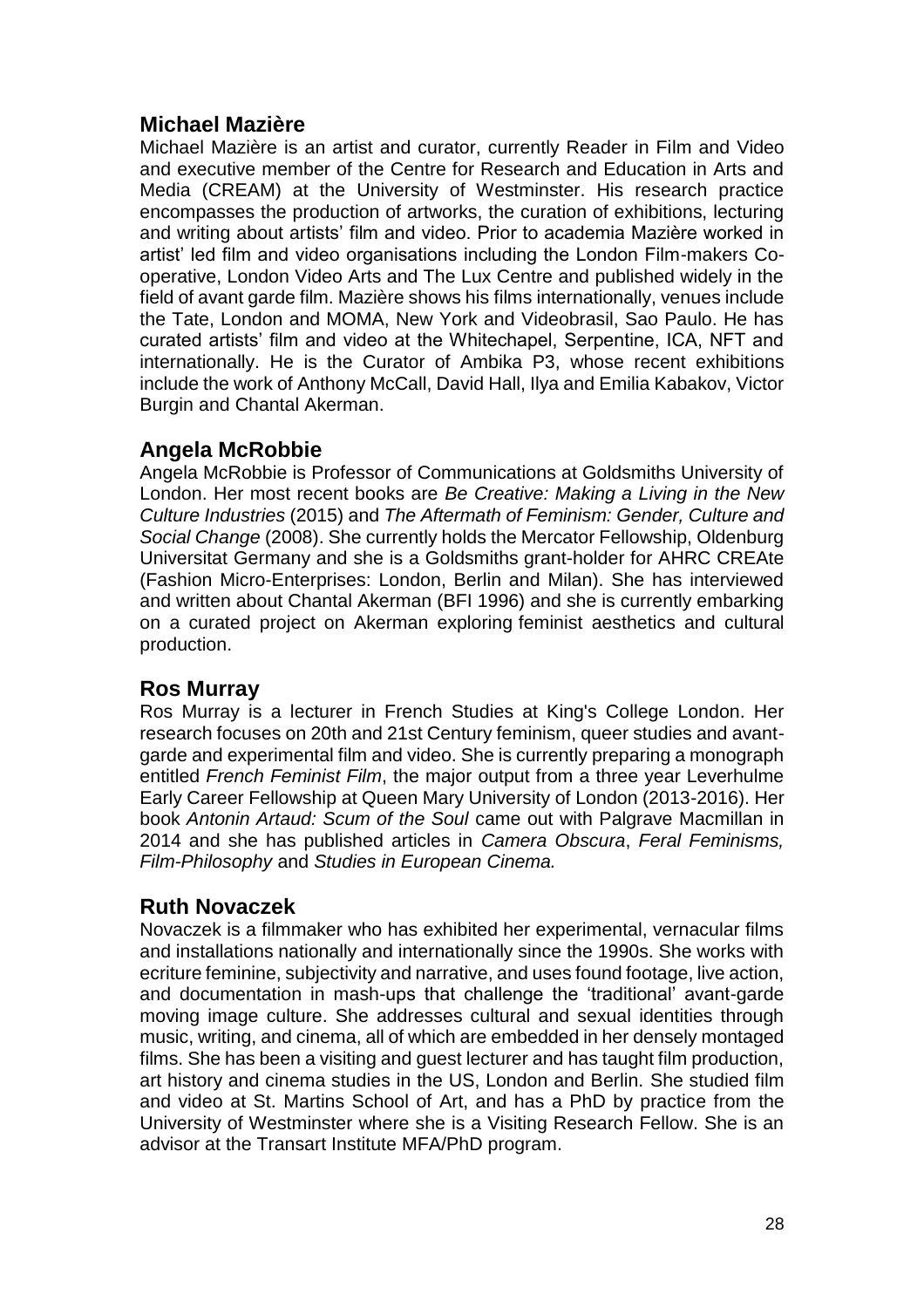## **Dominique Païni**

Dominique Païni is a programmer, distributor and producer (Straub and Huillet, Juliet Berto, Philippe Garrel). He was in charge of film production from the Louvre Museum, director of the French Cinematheque (1993-2000) and the Centre Pompidou (2000-2005). Independent curator, he is also the author of numerous books on the relationship between cinema and the visual arts.

## **Anthony Paraskeva**

Anthony Paraskeva is Senior Lecturer in English at the University of Roehampton. He is the author of *The Speech-Gesture Complex: Modernism, Theatre, Cinema* (Edinburgh UP, 2013) and the forthcoming *Samuel Beckett and Cinema* (Bloomsbury, 2017).

## **Griselda Pollock**

Griselda Pollock is Professor of Social and Critical Histories of Art and Director of the Centre for Cultural Analysis, Theory and History (CENTRECATH) at the University of Leeds. Pollock is committed to developing an international, postcolonial, queer feminist analysis of the visual arts and cultures. She has also written extensively on cinema and is preparing a major study of the work of Marilyn Monroe in relation to the image as a form of cultural agency. Current interests focus on trauma, transformation and the aesthetics of matrixial theory and Aby Warburg's concept of the pathos formula, [the formulation of affect]. Since 2007, working in collaboration with Max Silverman, she has developed the concept of *concentrationary* memory in relation to the Arendtian critique of totalitarianism, resulting in a trio of books, *Concentrationary Cinema*: *Aesthetics as Political Resistance* (Berghahn, 2010), *Concentrationary Memories: Totalitarian Terror and Cultural Resistance* (with Max Silverman, I B Tauris, 2013) and *Concentrationary Imaginaries: Tracing Totalitarian Violence in Popular Culture* (with Max Silverman, I B Tauris, 2015). Her most recent publications on contemporary art include *After-affects I After-images: Trauma and Aesthetic Transformation* (Manchester, 2013); *Bracha Ettinger: Art as Compassion* (with Catherine de Zegher, ASA 2011) and *Art in the Time-Space of Memory and Migration* (Freud Museum and Wild Pansy Press, 2013). At the intersections of psychoanalysis, history and trauma she edited the collection *Visual Politics of Psychoanalysis: Art & the Image in Post-traumatic Cultures* (I B Tauris, 2013). Her forthcoming books include *The Nameless Artist in the Theatre of Memory: Charlotte Salomon's Life? or Theatre? 1941-2 As a Theatre of Memory* (Yale), and *Is Feminism a Bad Memory?* (Verso).

## **Kate Rennebohm**

Kate Rennebohm is a PhD candidate in Harvard's Film and Visual Studies programme. Her doctoral thesis, "Ethical Re-vision," argues for the dramatic, but un-theorised, influence of cinema upon ethical thinking and philosophy within the 21st Century. She has written for *Cinema Scope, The Canadian Journal of Film Studies, Film & History, Offscreen* and *Synoptique,* recently cofounded SCMS's Film Philosophy Scholarly Interest Group, and has received the Social Sciences and Humanities Research Council of Canada Research Grant for both her Doctorate and Masters, which focused on the ethics of Chantal Akerman's filmmaking practice.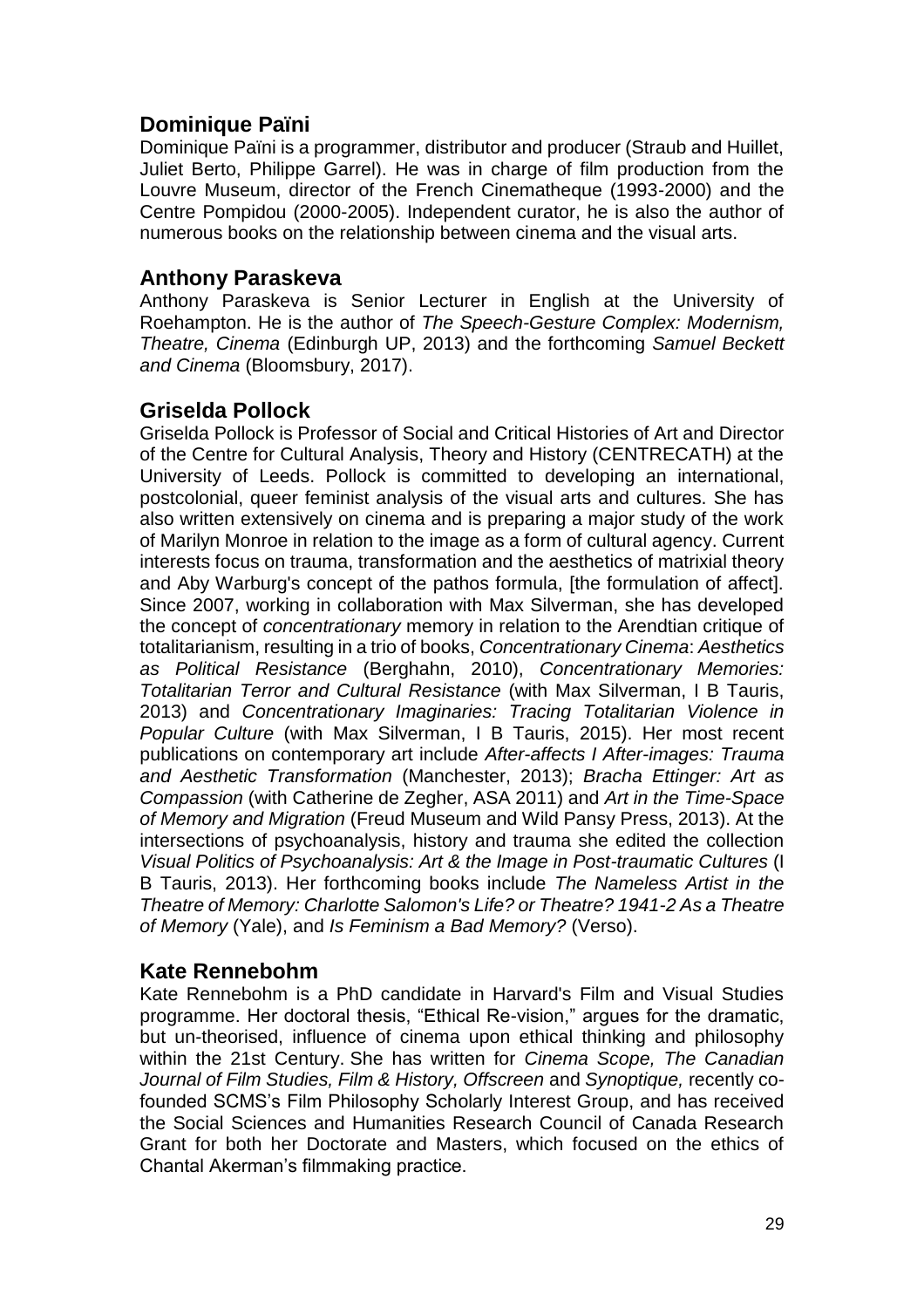# **Lucy Reynolds**

Lucy Reynolds is Senior Lecturer on MA Film and Television and a CREAM researcher at the Westminster University. Her research is focused on questions of the moving image, feminism, political space and collective practice. Recent journal articles include, for example: 'A collective response: Feminism, film, performance and Greenham Common,' *Moving Image Review and Art Journal,* vol 4 March 2016*.* She is currently guest editor for MIRAJ's issue on *50 Years of Moving Image in Britain*, and further editorial projects include *Women Artists, Feminism and the Moving Image,* to be published by I.B.Tauris in 2017. She has curated exhibitions and film programmes for a range of institutions from Tate and MUHKA, Antwerp to the ICA and the South London Gallery. Her own films, performances, sound works and installations have shown in galleries and cinemas nationally, and her ongoing sound work *A Feminist Chorus* has been performed at Glasgow Women's Library, Wysing Arts Centre and The Showroom.

## **Adam Roberts**

Adam Roberts founded *A Nos Amours* with Joanna Hogg to curate and present film and moving image work in ways that might cross disciplinary fences. To that end, they have curated a number of cinema films and artists' films, most recently a two year long retrospective of the film and video work of Chantal Akerman, at ICA London, and also collaborated with Ambika P3 and Marion Goodman Gallery to mount a large scale exhibition of her installation works in London. Adam has also made a number of films including dance films with choreographer Jonathan Burrows. His recent film *Remake* (published by filmarmalade) will be shown in the exhibition *Nightfall* at the Musée Rath, Geneva, opening in December 2016, curated by Justine Moeckli. His work has shown in festivals and galleries, including the Hayward Gallery, Whitechapel and Haus der Kunst, Munich.

## **Corinne Rondeau**

Corinne Rondeau is Reader in Aesthétics and Sciences of art at the Université de Nîmes and a film and art critic for *France Culture*. She is the author of monographs on the choreographer Lucinda Childs (*Lucinda Childs, Temps/Danse*, éditions du Centre National Chorégraphique*,* 2013); the artist David Claerbout (*David Claerbout, L'œil infini,* Editions Nicolas Chaudun, 2013); the writer and essayist Susan Sontag (*Qui a peur de Susan Sontag?* Editions de L'éclat, 2014).

## **Alison Rowley**

Alison Rowley is Reader in Cultural Theory in the School of Art, Design and Architecture at the University of Huddersfield. Her book *Helen Frankenthaler: Painting History, Writing Painting* was published by I.B. Tauris in 2007. Her writing on contemporary art and film includes essays on AES+F, Chantal Akerman, Willie Doherty, Eva Hesse, Sarah Lucas and Trinh T. Minh-ha. Her new book *Common Gestures Class Acts*: *Young British Art in Retrospect* will be published by I.B. Tauris in 2017.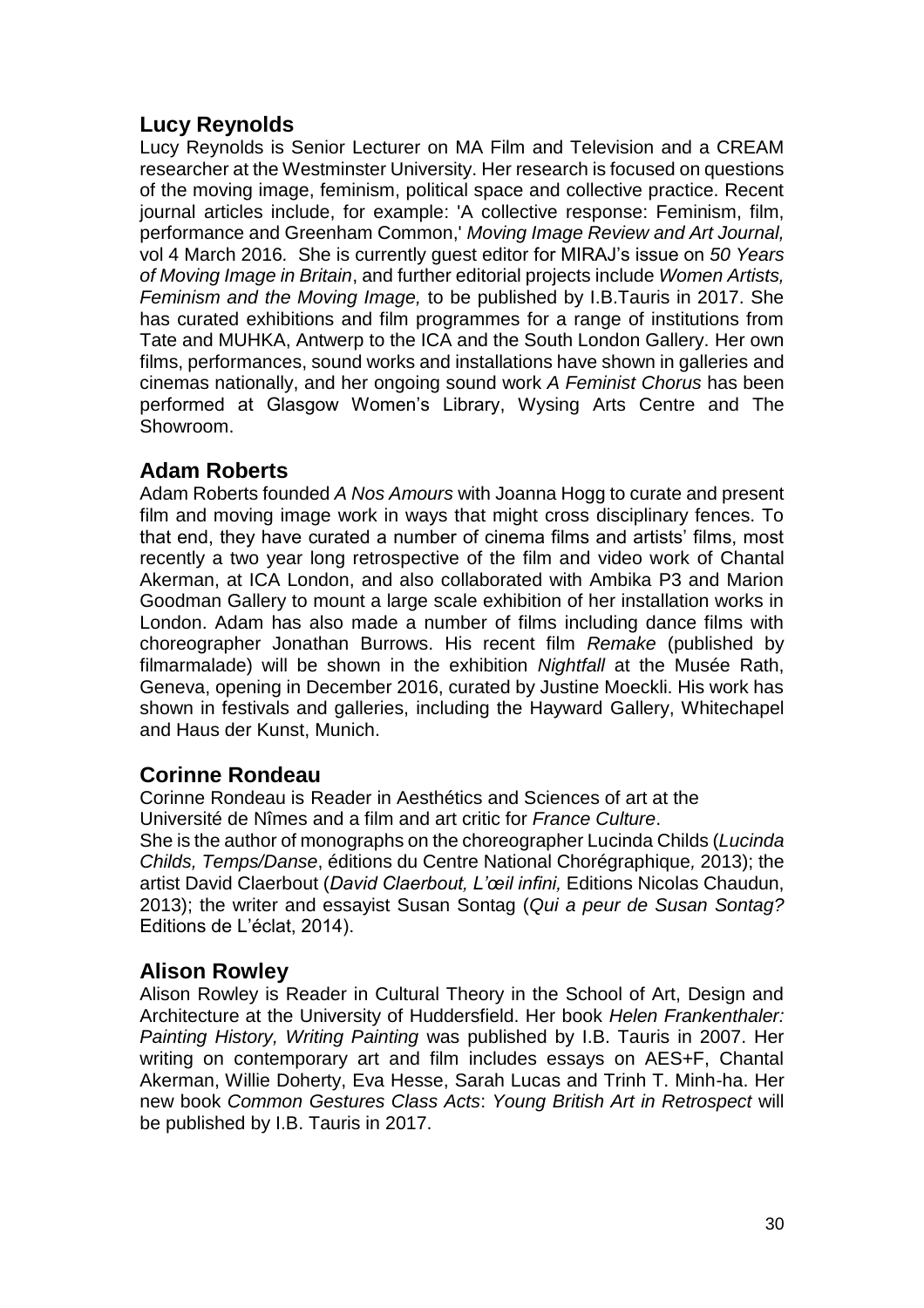## **Jean-Pierre Salgas**

Jean-Pierre Salgas is Professor at the École Nationale Supérieure des Arts Décoratifs (Paris). Born in 1953, he studied philosophy and has been a critic since 1983 for Quinzaine littéraire, France-Culture, Revue parlée du Centre Pompidou, Art-press and Vient de paraitre. He was Professor at the École nationale d'art and is the author of two books on Witold Gombrowicz (éditions du Seuil 2000, éditions de l'Eclat 2011); on the films of Christian Boltanski, *signalement* (Centre Georges Pompidou 1992 ) and studies on Atom Egoyan (Jeu de Paume, Paris 1993) and Chantal Akerman (Centrum Stucki, Varsovie 2006). His work as a curator includes: *Romans mode d'emploi* (adpf,Ministère des Affaires Etrangères,1998), *Les trois mousquetaires: Witkiewicz, Schulz, Gombrowicz, Kantor* (Musée des Beaux-Arts de Nancy, 2004), *'Regarde de tous tes yeux, regarde': l'art 'contemporain' de Georges Perec* (Musée des Beaux-Arts de Nantes, 2008).

# **Marion Schmid**

Marion Schmid is Professor of French Literature and Film at the University of Edinburgh. Her current research interests lie in questions of intermediality – in particular the relationship between film and its sibling arts – the French New Wave and post-New Wave, and the process of artistic creation. She is the author of *Chantal Akerman* (2010), *Proust dans la décadence* (2008), *Proust at the Movies* (2005, co-authored with Martine Beugnet) and *Processes of Literary Creation: Flaubert and Proust* (1998). She is currently Principal Investigator of the AHRC Research Network 'Film and the Other Arts: Intermediality, Medium Specificity, Creativity'.

## **Alexa Seligman**

Producer and moving image artist Alexa Seligman is the director of *Inferno*, a 50min setting of Dante's poem featuring the voices of Laurie Anderson and Corin Redgrave (CoExist Arts, Southend, 2005). Her current work focuses on combining real and found footage including recent collaboration with composer Donna McKevitt setting the poems of Pablo Neruda. Alexa also produces feature films including recent release *Swallows and Amazons* through her company Electric Shadow. She holds a BA in Philosophy and Modern Languages (French) from the University of Oxford and focused in her studies on modern French theatre and European Cinema with a paper on women in Godard.

## **Sanghita Sen**

Sanghita Sen is a third year doctoral student in the department of Film Studies, University of St. Andrews. She is working on the politics of representation of the Naxal Movement on Indian Screen. Prior to joining the University St. Andrews as a doctoral student, she worked as an Associate Professor of English in different Indian Universities. She was awarded Ph.D in 2013 by Jadavpur University, India for her first doctoral project on the post-1992 Indian print and audio-visual Advertisements as a site of contestation of nationalism(s) and their role as cultural texts conveying the ideological positions of the emerging politics of the extreme right wing Hindutva and Hindu communalism in India. She is also an alumnus of UCL-Institute of Education, University of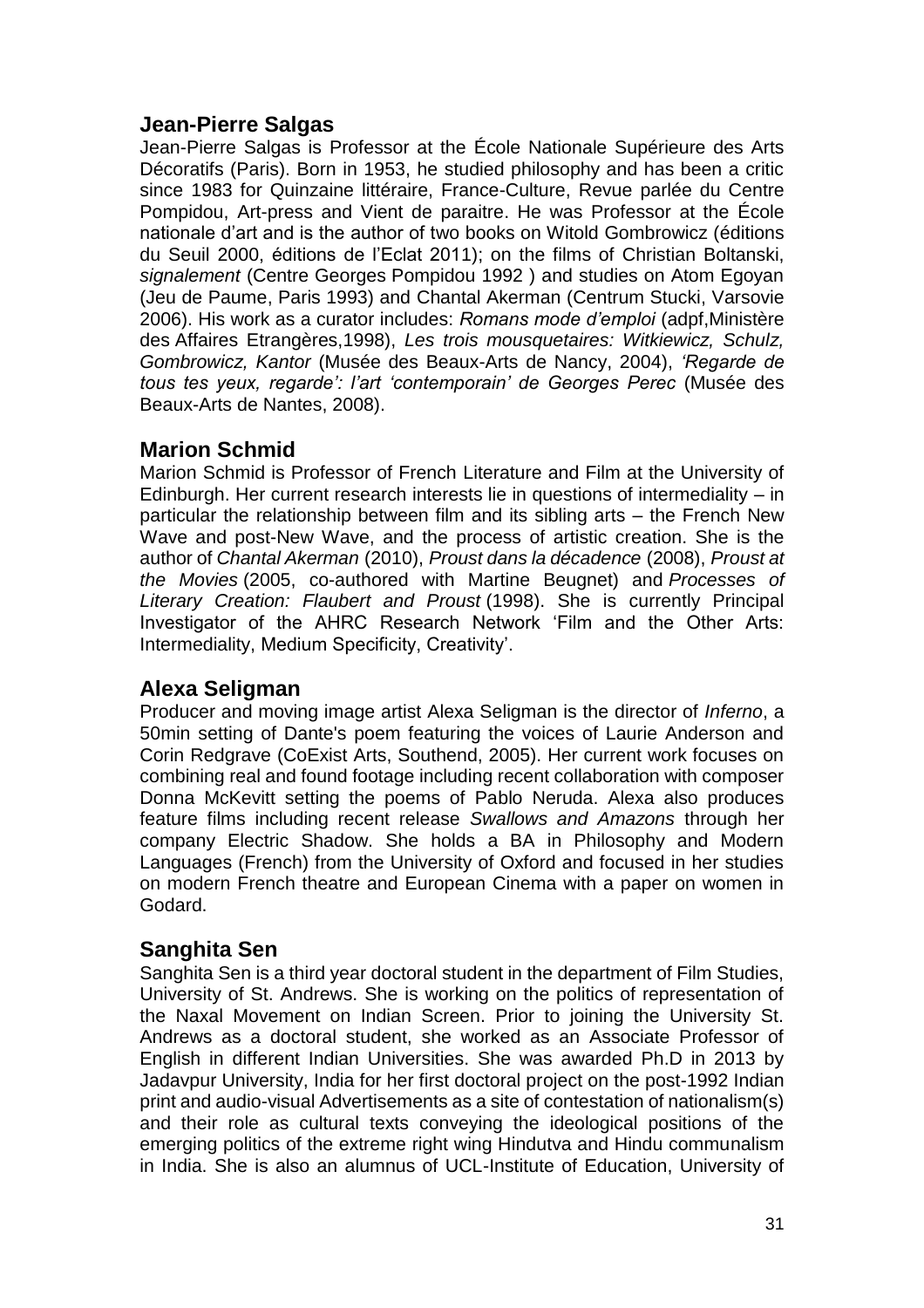London. Her research interest includes postcolonial studies, political films and documentaries, and feminism and gender studies.

## **Laura Staab**

Laura Staab is a graduate of King's College London. Her MA dissertation 'distraction, drifting, and becoming-girl: a feminine (slow) cinema' sought to extend the existent (male-dominated) discourse on cinematic slowness, reflecting on the feminine temporalities of *Je tu il elle*, *Somewhere* and *Exhibition*. Her research interests include film-philosophy and filmphenomenology, Deleuzo-Guattarian philosophies, post-'68 difference feminisms (with a focus on Hélène Cixous), 'surfaces of absence' in postinternet moving images.

# **Andrea Thoma**

Andrea Thoma is concerned with notions of place, identity and dwelling in a contemporary art context. She is particularly interested in the juxtaposition of diverse media to reflect on the complexities of time-space relations and how the everyday allows for philosophical considerations regarding our being in the world. Thoma has published journal articles on image perception, relations between moving and still images, sound and image within art installations and durational multiplicity. Her most recent article is "*Blau* – Longing and the Repetitions of (Deleuzian) Becoming" (forthcoming 2016). She has been involved in various international exhibitions and artist collaborations amongst them *Shifting Perspectives*, Foyer Gallery, University of Leeds, UK (November 2016), *Endlosschleife 2041*, Württembergischer Kunstverein Stuttgart, Germany (2014), *Dialogue in Place: Volume II* at Form and Content Gallery Minneapolis, USA (2012), European *Identities,* European Touring exhibition, various exhibition venues in Germany, Poland, Italy and Spain (2010-11).

# **Rosie Thomas**

Rosie Thomas is Professor of Film, Director of CREAM (Centre for Research and Education in Art and Media) and Co-Director of the Chevening South Asia Journalism Programme at the University of Westminster. She began research on the Bombay film industry as a social anthropologist in the early 1980s and, since 1985, has published widely on Indian cinema. Throughout the 1990s she worked as a television producer making documentaries, arts and current affairs programmes for Channel 4 Television. Her current research interests include pre-independence Indian cinema and South Asian arts and documentary. She is co-founder and co-editor of the Sage journal *BioScope: South Asian Screen Studies*. Her monograph *Bombay Before Bollywood: Film City Fantasies* was published by Orient Blackswan and SUNY Press in 2014.

## **Jacqui Usiskin**

Jacqui Usiskin received her Master of Studies in the History of Art and Visual Culture with distinction from the University of Oxford in 2016 and her Bachelor of Fine Arts (Honours) in Art History from the University of Manitoba in 2013. With an analytical curiosity drawn towards ontological considerations of lensbased artworks, Usiskin's academic focus on art theory regarding time, perception and spectatorship culminated in her master's dissertation 'At the Still